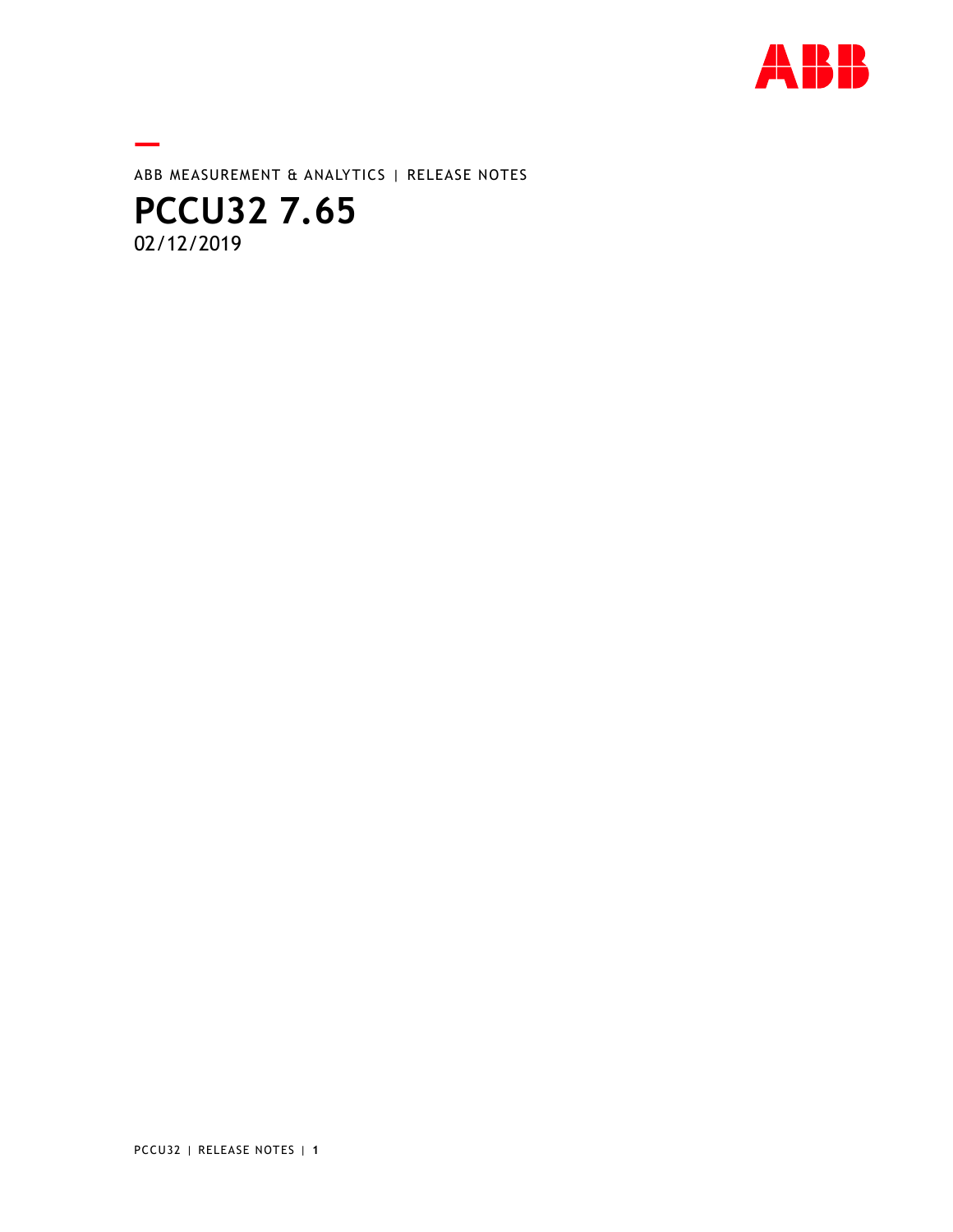# **Table of Contents**

| 1. |            |  |  |
|----|------------|--|--|
|    |            |  |  |
|    | 2.1        |  |  |
|    | 2.2        |  |  |
|    | 2.3        |  |  |
|    | 2.4        |  |  |
|    | 2.5        |  |  |
|    | 2.6        |  |  |
|    |            |  |  |
|    | 3.1        |  |  |
|    | 3.2        |  |  |
|    | 3.3        |  |  |
|    | 3.4        |  |  |
|    | 3.5        |  |  |
|    | 3.6        |  |  |
|    | 3.7        |  |  |
|    | 3.8        |  |  |
|    | 3.9        |  |  |
|    | 3.10       |  |  |
|    |            |  |  |
|    |            |  |  |
|    | 4.1<br>4.2 |  |  |
|    |            |  |  |
|    | 4.3        |  |  |
|    | 4.4<br>4.5 |  |  |
|    |            |  |  |
|    | 4.6<br>4.7 |  |  |
|    | 4.8        |  |  |
|    | 4.9        |  |  |
|    | 4.10       |  |  |
|    | 4.11       |  |  |
|    | 4.12       |  |  |
|    | 4.13       |  |  |
|    | 4.14       |  |  |
|    | 4.15       |  |  |
|    | 4.16       |  |  |
|    | 4.17       |  |  |
|    | 4.18       |  |  |
|    | 4.19       |  |  |
|    | 4.20       |  |  |
|    | 4.21       |  |  |
|    | 4.22       |  |  |
|    | 4.23       |  |  |
|    |            |  |  |
|    |            |  |  |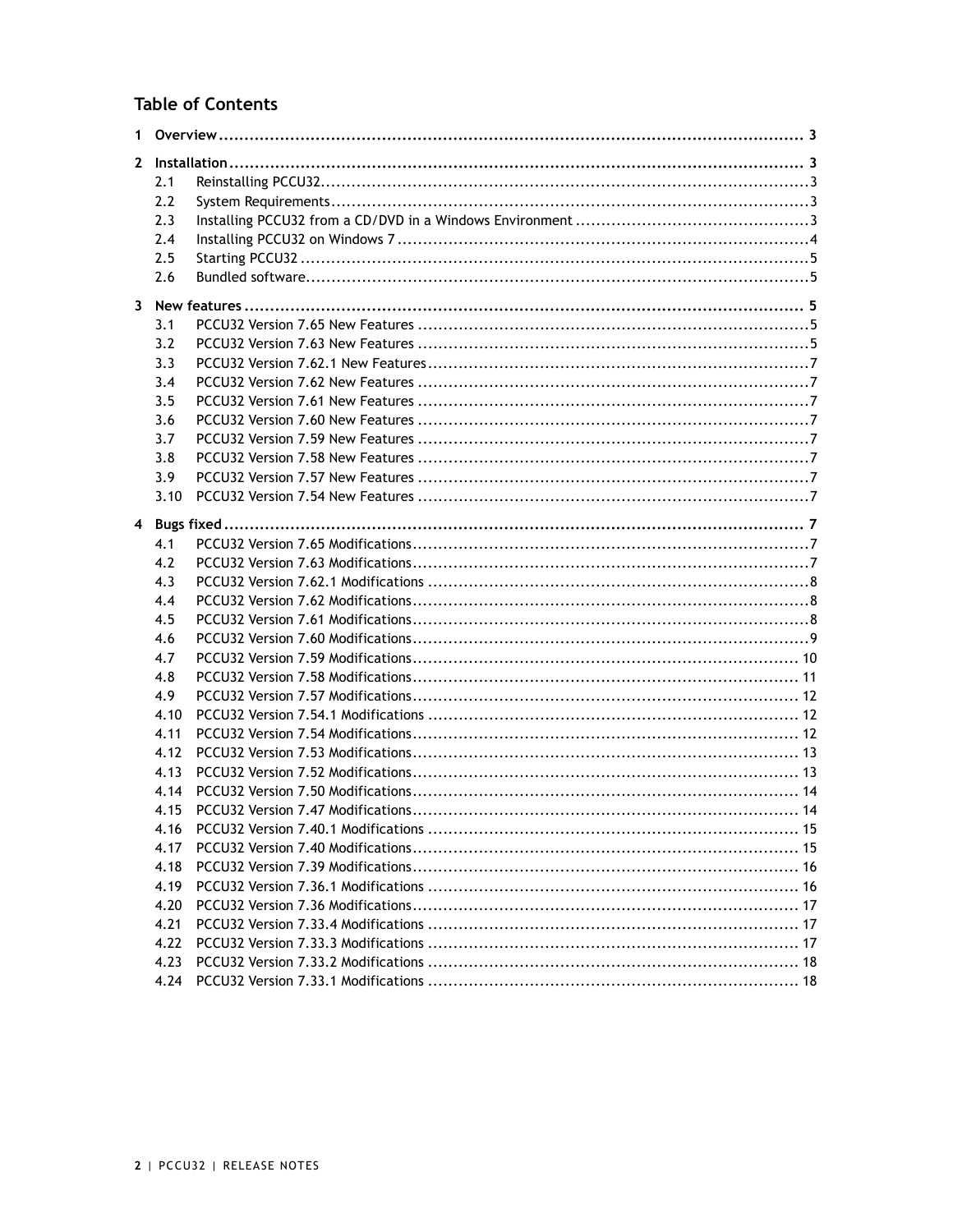# **— 1 Overview**

The following information will detail the new features and modifications that have been made to the PCCU32 7.65 release.

The Totalflow Windows® Portable Calibration and Collection Unit (PCCU) is a set of functions integrated into a single Windows program used for performing the setup, calibration and data collection of Totalflow devices. After becoming familiar with a few basic screens and their functions, users should find PCCU easy to use.

# **2 Installation**

## **2.1 Reinstalling PCCU32**

If the user has a previously installed version of PCCU32 (7.62.1) on their computer, they can safely reinstall it in the same directory. The installation will not modify any previous setup that the user has performed for their system or modify any collected flow data; however, the user cannot install this version of PCCU32 over version 6.x.y.z or earlier.

If the user has previous versions of PCCU32 which they want to keep, they should install this version in a new directory

## **2.2 System Requirements**

The following table shows the minimum software and hardware requirements for installing and running PCCU32.

| <b>Operating System</b> | EFM/RTU - Windows XP (SP3 or later), Windows Vista, Windows 7<br>NGC - Windows XP (SP2 or later)<br>Microsoft Internet Explorer version 5.0 or later |
|-------------------------|------------------------------------------------------------------------------------------------------------------------------------------------------|
|                         |                                                                                                                                                      |
| Microprocessor          | Pentium IV or equivalent                                                                                                                             |
| Memory                  | 2 GB                                                                                                                                                 |
| <b>Hard Disk Space</b>  | 50 MB (data storage excluded)                                                                                                                        |
| Disk Drive              | CD/DVD-ROM drive                                                                                                                                     |
| Video Adapter           | SVGA or higher resolution                                                                                                                            |
| <b>Pointing Device</b>  | Microsoft Mouse or compatible pointing device                                                                                                        |

#### **Table 2-1: PCCU32 System Requirements**

## **2.3 Installing PCCU32 from a CD/DVD in a Windows Environment**



**IMPORTANT NOTE:** Close all programs except for Windows when installing software.

To install PCCU32:

- 1. Insert the CD/DVD in the CD/DVD-ROM drive.
- 2. The Install Program should automatically load. (Assuming the Auto Insert Notification has not been turned off).
- 3. If the Install Program does not automatically load, click on Start and then run.
- Type the CD/DVD drive letter plus "setup", e.g., (E: setup).
- $-$  Click OK.
- 4. The Install Program will load followed by a Welcome message.
- 5. Click Next.
- 6. The user will enter their name and their company name.<br>7. Click Next.
- Click Next.
- 8. Change the destination directory, if preferred.<br>9. Click Next.
- 9. Click Next.
- 10. Change the program folder, if preferred.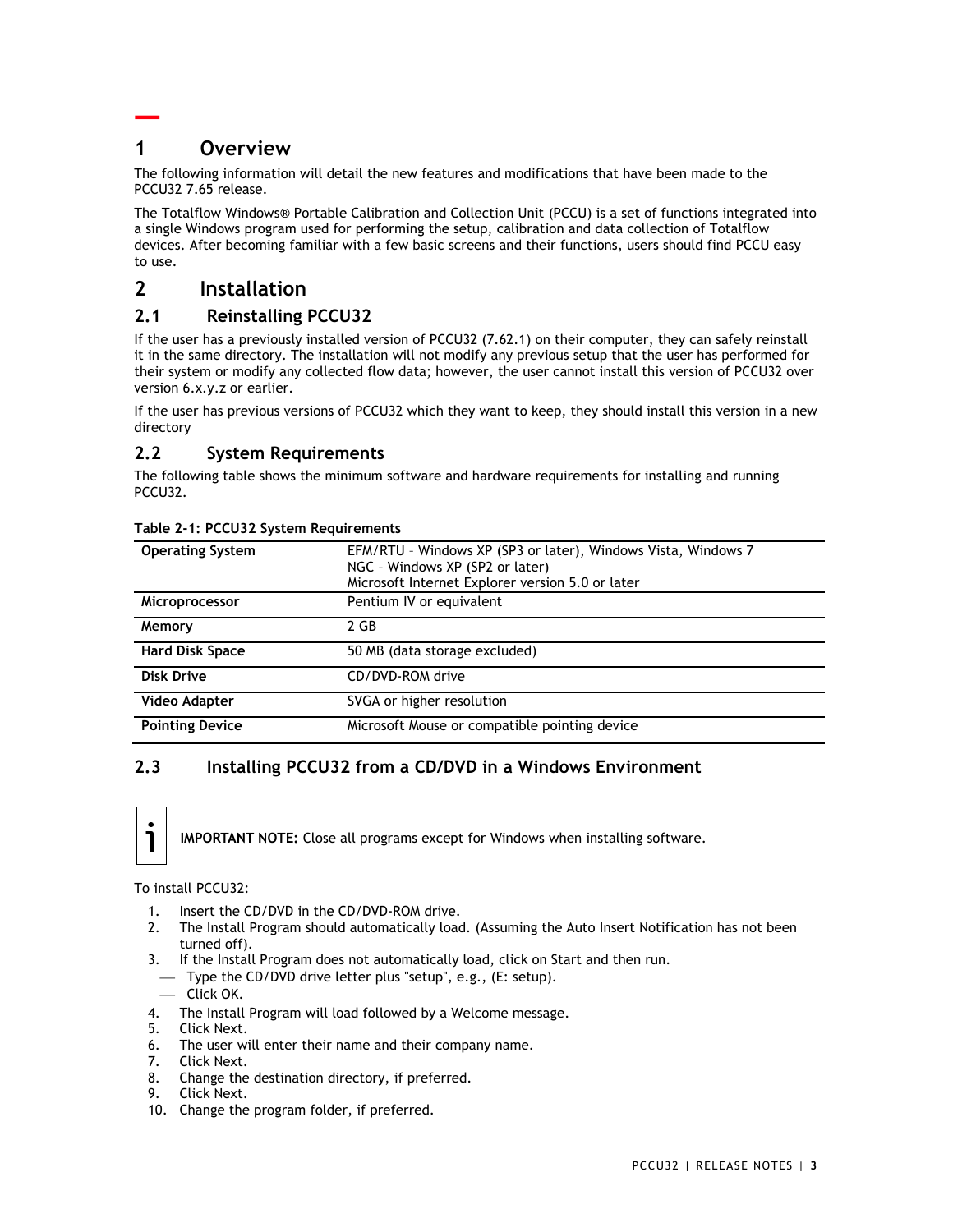- 11. Click Next.
- 12. The installation process will load all the required software.
- 13. If the install program asks the user to restart the computer, please do so before running the PCCU32 software.
- 14. If there is no message to restart the computer but the screen is displayed for viewing the Readme file or running PCCU32 now, the installation is complete.
- 15. Check or un-check a selection, and click Finish

## **2.4 Installing PCCU32 on Windows 7**

The following will detail the steps that are necessary for IT personnel or company administrators to install PCCU32 within a Windows 7 environment. It is assumed that the person who is performing the installation will have Administrative rights to accomplish this task.

## **2.4.1 Saving the Current User's Totalflow Key**

- 1. The Administrator should install PCCU32. Follow the normal procedures as detailed in section 2.3.
- 2. Upon completion, verify the PCCU32 software is properly installed by running the application. 3. The next step is to click the Windows Start button. When the Start menu displays, click into the
- Search Programs and Files text entry field. Type **cmd** into the field, and press Enter.
- 4. A DOS prompt displays. At the prompt, type **regedit**. Press the Enter button. The Registry Editor window displays.
- 5. After the window displays, the user will need to locate the HKEY\_CURRENT\_USER folder. Upon location, expand the folder directory by clicking the + button.
- 6. Once the file directory is open, scroll to the Software sub-menu, and expand it. Within the submenu, locate the Totalflow folder.
- 7. After locating the Totalflow folder, highlight the folder by clicking on it. Once highlighted, right-click on the folder.
- 8. From the folder fly-out menu, select the Export option. An Export Registry File dialog box displays.
- 9. Within the dialog box, the user will first need to navigate to C:\Users\Public\Public Documents. Once the destination has been reached, name the registry file, 'Totalflow', and click the Save button. A new file will be saved there called Totalflow.reg.
- 10. Once the task is completed, close out of the Registry Editor window.

## **2.4.2 Creating a New User Account**

- 1. From the Windows Start menu, select the Control Panel option.
- 2. In the Control Panel window, locate the User Accounts and Family Safety section. Click the Add or Remove User Accounts option.
- 3. After the selected option screen displays, click on Create a New Account.
- 4. Within the next window, type in the name of the user in the corresponding field.
- 5. Next, the user needs to select the type of account (Standard User or Administrator) by clicking on the appropriate radio button.
- 6. Reboot the PC. After the computer powers up, the user should see the newly created user display at the Log-In screen.

## **2.4.3 Copy**i**ng Totalflow Key to the New User Account**

- 1. Log onto the system with the newly created user account.
- 2. The next step is to click the Windows Start button. When the Start menu displays, click into the Search Programs and Files text entry field. Type **cmd** into the field, and press Enter.
- 3. A DOS prompt displays. At the prompt, type **regedit**. Press the Enter button. The Registry Editor window displays.
- 4. After the window displays, the user will need to locate the HKEY\_CURRENT\_USER folder. Upon location, expand the folder directory by clicking the + button.
- 5. Once the file directory is opened, scroll to the Software sub-menu, and expand it. Within the submenu, locate the Totalflow folder.
- 6. After locating the Totalflow folder, highlight the folder by clicking on it. Once highlighted, move to the Registry Editor Window tool bar, and select File. From the drop-down menu, select Import.
- 7. An Import Registry window displays. Navigate back to where the Totalflow.reg file was exported (C:\Users\Public\Public Documents). Once the file is located, select it.
- 8. Close the Registry Editor and verify that the user can now run PCCU32.

**IMPORTANT NOTE:** Sections 2.4.2 and 2.4.3 will need to be repeated for any additional users.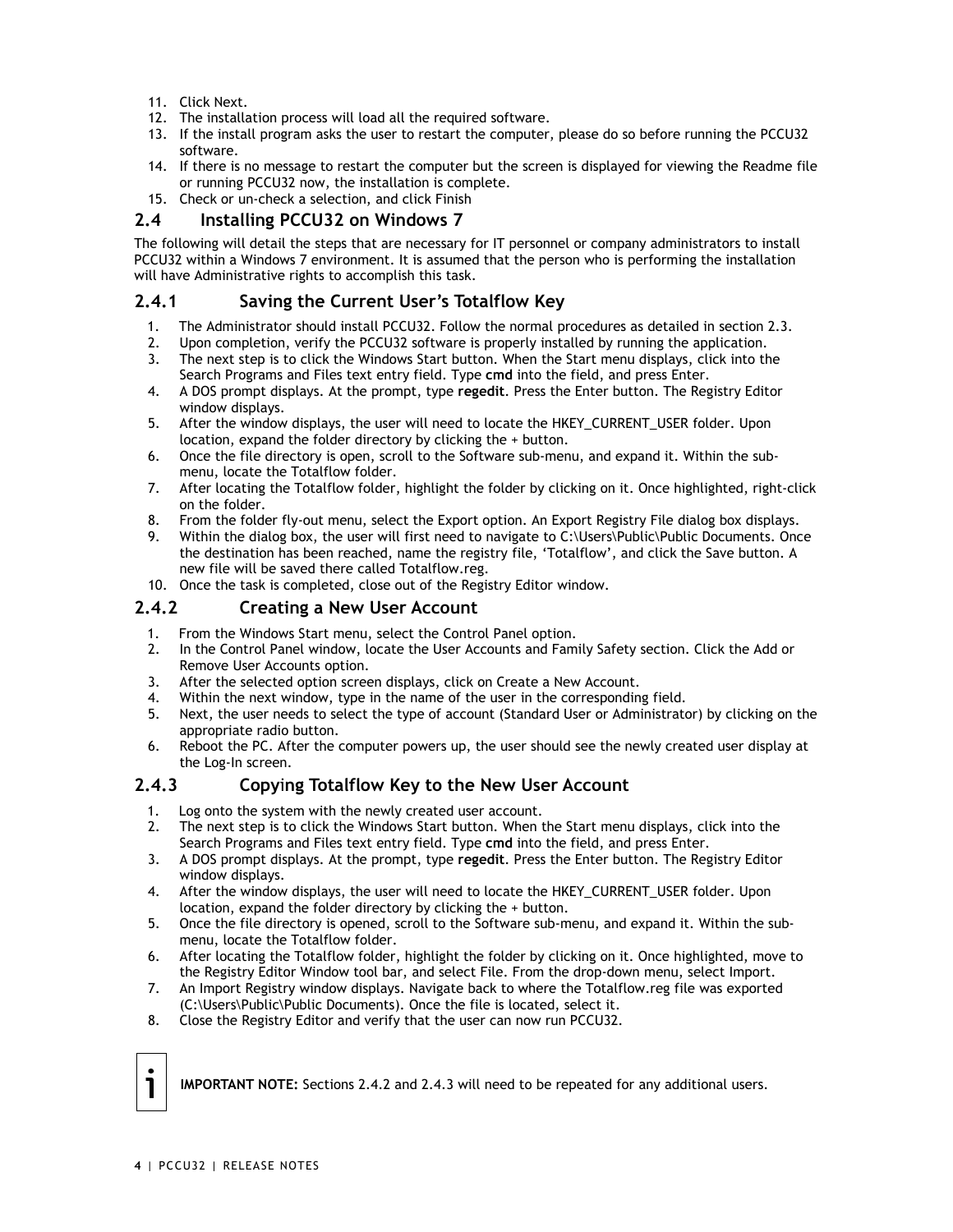# **2.5 Starting PCCU32**

Click on the Start button, select Programs, and from the Totalflow PCCU7 group, select PCCU32. This will bring up the PCCU32 shell. If installing the Standard PCCU32 package, there will be three basic icons: Connect to Totalflow, Collection Reports and Open Configuration File. Most PCCU32 functions appear after being connected to a device.

**Note:** Under Windows, using large fonts does not harm anything but causes certain text fields to not display all of the buttons on certain windows.

## **2.6 Bundled software**

- Simulator for Totalflow G4 device (Part No. 2104375-025)
- Simulator for Totalflow NGC device (Part No. 2101869-024)

## **3 New features**

## **3.1 PCCU32 Version 7.65 New Features**

The following enhancement is included: Wi-Fi and Bluetooth (Onboard and USB)

- Wi-Fi capability that allows wireless communication between Totalflow devices and Wi-Fi clients (mobile devices or laptops with Wi-Fi capability). With Wi-Fi enabled, the Totalflow device performs the role of a wireless network (WLAN) access point. Access points advertise a wireless network ID or Service Set Identifier (SSID) which the Wi-Fi clients detect and join. Operators can establish TCP/IP based communication with the Totalflow device over this wireless link. A single Totalflow supports up to 10 simultaneous connections from Wi-Fi client
- A new on-board Bluetooth chip allows for users to connect to the device without having to plug in a Bluetooth adapter into the USB port. The USB Bluetooth adapter is still supported on the devices, so the users now have two Bluetooth connection options.

#### The following enhancement is included: Ethernet Stat Changes

- Users can now choose the bandwidth of the ethernet interface. Users can set the ethernet bandwidth and the duplex mode depending upon the other devices (switches etc.) in the network.. Several different bandwidths are now selectable in the Communications - Ethernet tab.
- Users can now set ethernet data rate limiting on incoming and outgoing ethernet traffic.
- New ethernet usage statistics are now available to allow the user to monitor traffic for bandwidth utilization, dropped packets or error packets etc. at any point of time. Users can trend these parameters to get a historical view of the activity on the ethernet. These new statistics are located in the Communications – Ethernet tab.

The following new feature/enhancement is included: IEC Phase 2

- All of the available programming options can now be used in the IEC resource (customer logic development environment) as recommended on the IEC 61131.
- There are now 5 different application credits available in the application table. There is a now an IEC Base application along with four different application package levels (Tiers).
- Each application credit allows for only one IEC resource to run.
- Users can have only one resource running on the device at any time.
- Users can select, create, and delete their own custom IEC resource in a common folder.
- Please refer to the IEC User Guide for further information on using the new enhancements.

#### **3.2 PCCU32 Version 7.63 New Features**

US AGA3, US AGA7 and API Liquid tube applications can now run in Enhanced mode which activates the following new features. PCCU supports these new features in its entry mode configuration screens, calibration screens, laptop/archive views and reports, CFX outputs, spreadsheet outputs, remote status screens and dialog based remote configuration screens.

## **3.2.1 US AGA3 tube application.**

- A new part number is designated to the tube application when it is running in Enhanced mode.
- Added capability to alarm on SP and DP out of the range of URL and Calibrated Span and various other conditions, and the capability to log the activation and clearance of these alarms.
- Added informational fields Facility Measurement Point, Company Name, Primary Meter Type and Heating Value Saturation Condition.
- Added capability to calculate Barometric Pressure from Location Elevation.
- Non-resettable volume, energy and mass accumulators are now rolled over independently when they cross the 1 trillion set point and a new event is logged when each one of these rollovers occur.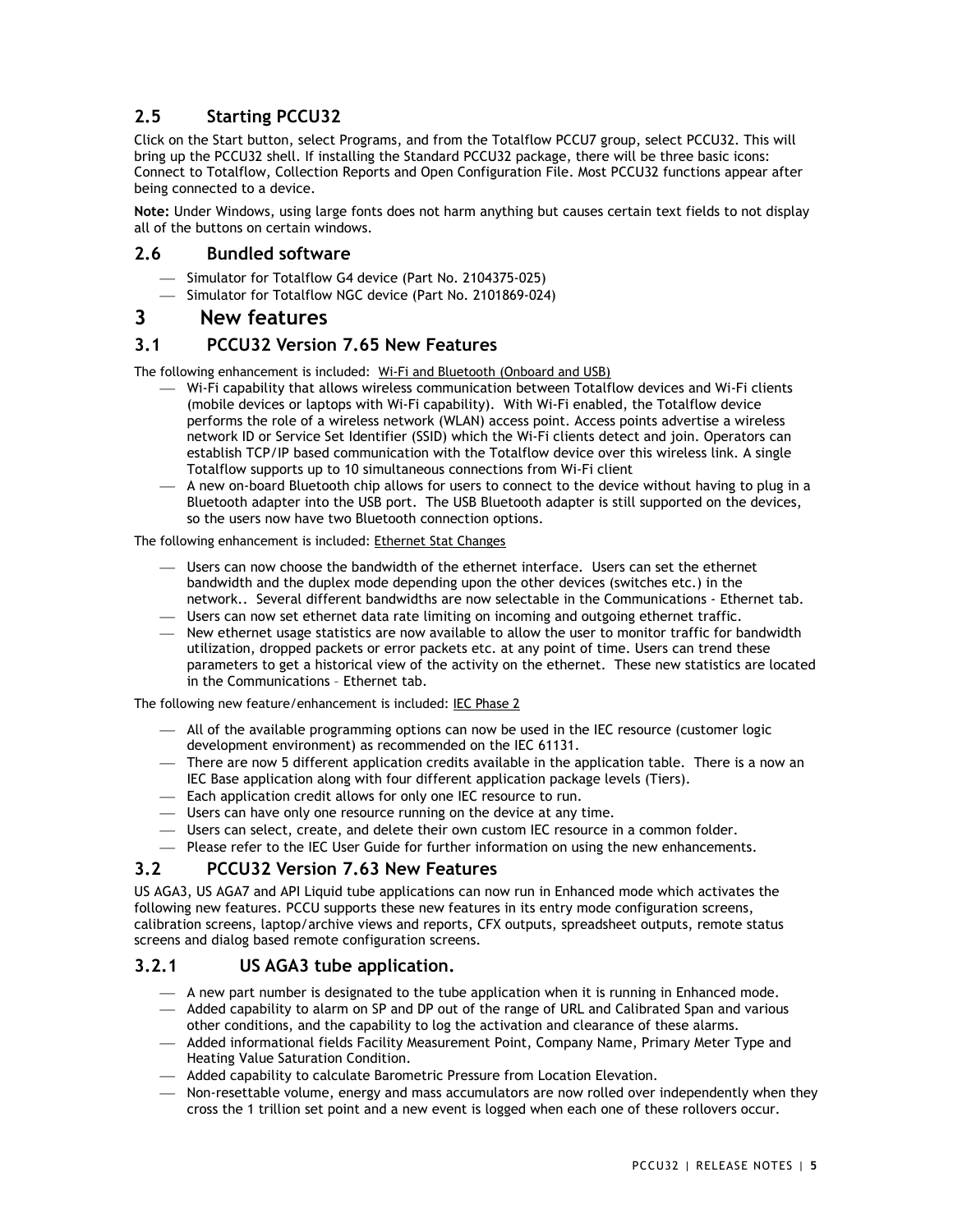- Added capability to calculate Compressibility and Density using GERG2008 method.
- $-$  Added support for new analysis components: Neopentane (neoC5), Hexane plus (C6+), Heptane plus (C7+) and Nonane plus (C9+). All components are now reported consistently in industrial standard orders.
- $-$  Added capability to log analysis in QTRs.
- A new event is logged when the tube application's Device/App ID (aka. meter ID) or description changes.
- Volume, energy, mass and integral/extension are now reported to at least 5 decimal places to the right of the decimal point. Flow time is now reported in seconds.
- Spreadsheet outputs now report single precision values with 8 significant digits and double precision values with 16 significant digits. Also, spreadsheet outputs can now be generated from the laptop/archive QTR view screens.
- Volume calculation period is fixed at 1 second.

## **3.2.2 US AGA7 tube application.**

- A new part number is designated to the tube application when it is running in Enhanced mode.
- Added capability to alarm on SP out of the range of URL and Calibrated Span and various other conditions, and the capability to log the activation and clearance of these alarms.
- Added informational fields Facility Measurement Point, Company Name and Heating Value Saturation Condition.
- Added capability to calculate Barometric Pressure from Location Elevation.
- Non-resettable volume, uncorrected volume, energy and mass accumulators are now rolled over independently when they cross the 1 trillion set point and a new event is logged when each one of these rollovers occur.
- Added capability to calculate Compressibility and Density using GERG2008 method.
- $-$  Added support for new analysis components: Neopentane (neoC5), Hexane plus (C6+), Heptane plus (C7+) and Nonane plus (C9+). All components are now reported consistently in industrial standard orders.
- Added capability to log analysis in QTRs.
- A new event is logged when the tube application's Device/App ID (aka. meter ID) or description changes.
- Volume, uncorrected volume, energy, mass and IV are now reported to at least 5 decimal places to the right of the decimal point. Flow time is now reported in seconds.
- Spreadsheet outputs now report single precision values with 8 significant digits and double precision values with 16 significant digits. Also, spreadsheet outputs can now be generated from the laptop/archive QTR view screens.
- Volume calculation period is forced to be the same as flow period which can be from 1 to 60 seconds by which 60 seconds is divisible.
- Added support for various input types: Synchronous Pulse, Manufactured Pulse, Flow Rate and Accumulator.
- $-$  Added No Flow Cutoff for all input types.
- Added support for multi-point K factors.
- Added support for multi-point meter factors.
- Added calculation and QTR logging of Meter Output (this was Counts for Pulse Inputs for un-Enhanced AGA7 tubes) and IV (this was uncorrected volume for un-Enhanced AGA7 tubes).

## **3.2.3 API Liquid tube application.**

- A new part number is designated to the tube application when it is running in Enhanced mode.
- Added capability to alarm on PF out of the range of URL and Calibrated Span and various other conditions, and the capability to log the activation and clearance of these alarms.
- Added informational fields Facility Measurement Point, Company Name and Primary Meter Type.
- Added capability to calculate Barometric Pressure from Location Elevation.
- $-$  A new event is logged when the tube application's Device/App ID (aka. meter ID) or description changes.
- Non-resettable indicated volume, indicated standard volume, gross standard volume, net standard volume, sediment & water volume and mass accumulators are now rolled over independently when they cross the 1 million set point and a new event is logged when each one of these rollovers occur.
- Indicated volume, indicated standard volume, gross standard volume, net standard volume, sediment & water volume and mass are now reported to at least 5 decimal places to the right of the decimal point. Flow time is now reported in seconds. Densities are now reported to at least 6 decimal places to the right of the decimal point.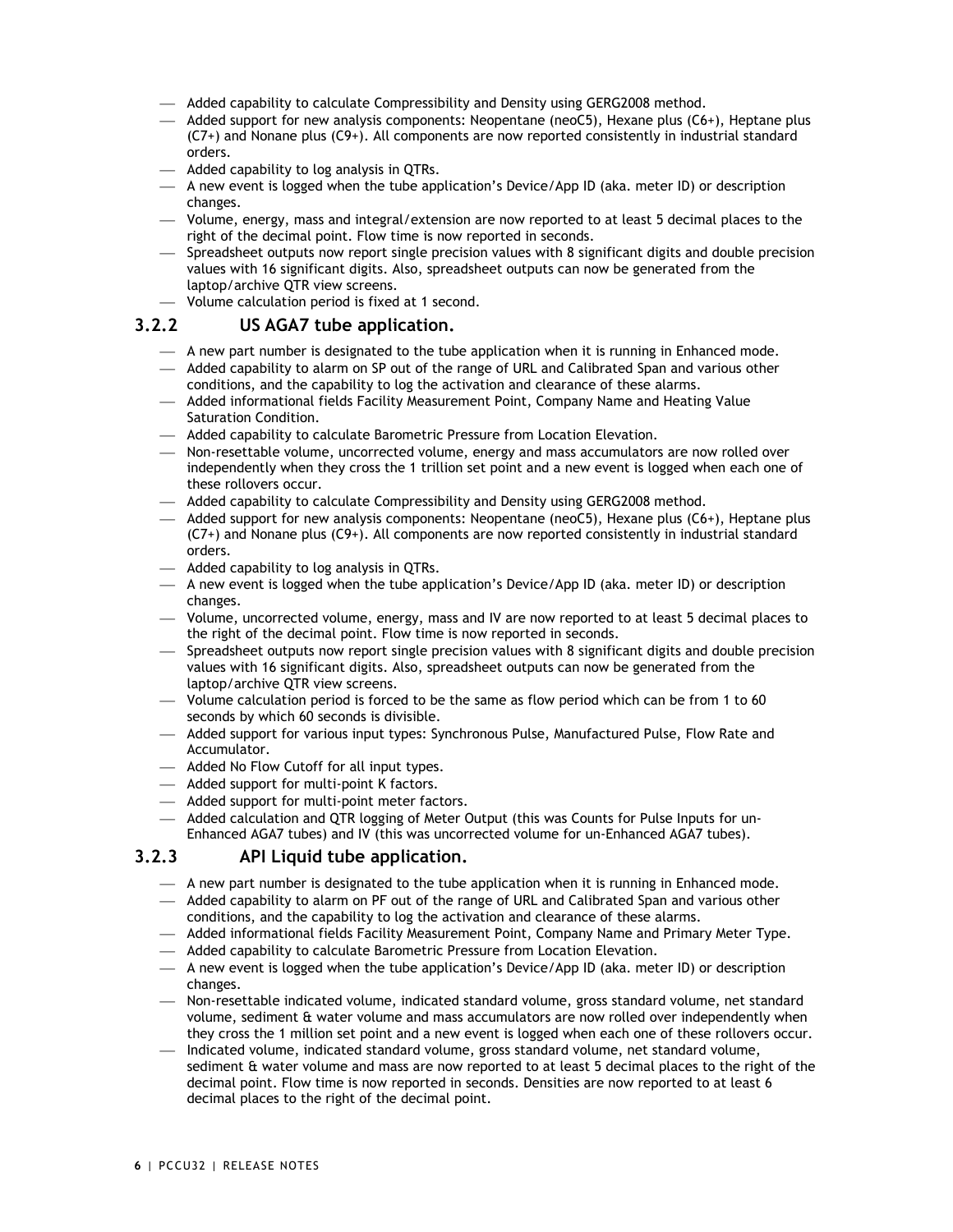Spreadsheet outputs now report single precision values with 8 significant digits and double precision values with 16 significant digits. Also, spreadsheet outputs can now be generated from the laptop/archive QTR view screens.

## **3.3 PCCU32 Version 7.62.1 New Features**

- None.

## **3.4 PCCU32 Version 7.62 New Features**

None.

## **3.5 PCCU32 Version 7.61 New Features**

 Support for NGC 'Analyzer Stream' revision 12, NGC flash part numbers 210241-040, 213600-014, and 2104724-005.

## **3.6 PCCU32 Version 7.60 New Features**

- New Application/License Management screens.
	- Support for G5/RMC IEC applications.
	- Add check and calibration events to CFX7 and CFX8 outputs.
	- Block Liquid Tube Analysis and MMF fields in Remote Configuration.

## **3.7 PCCU32 Version 7.59 New Features**

No new features functionality-wise, but this is the first release built from the GIT repository.

## **3.8 PCCU32 Version 7.58 New Features**

 $-$  Holding Indirect, Alarms Improvements, Liquid Coriolis Interface and the Station Application.

## **3.9 PCCU32 Version 7.57 New Features**

 Support for G5 products including new 32-bit Loader, Entry Mode and Calibration support for additional RMC TFIO bus, Entry Mode support for new G5 registers in System and Communications apps, and Communications Setup support for RMC.

## **3.10 PCCU32 Version 7.54 New Features**

 $-$  Multi Meter Factors and Volume/Mass % per Component for Liquid Measurement

## **4 Bugs fixed**

## **4.1 PCCU32 Version 7.65 Modifications**

 $-$  Bug 10978 - Light Hydrocarbon calculations were incorrect for liquid volumes whenever the density is less than 611 kg/m3. Calculations updated and are now correct.

#### **4.2 PCCU32 Version 7.63 Modifications**

- $-$  Bug 9699 Liquid Coriolis App does not retain Device Alias.
- $-$  Bug 9890 "Record Time Stamp Method" & "API 21.1 Reporting" should be in very top section of FCU ->Condensed Characteristic Report.
- Bug 9946 Printed Page of K Factor does not match what is shown on Screen.
- Bug 10061 PCCU crashes when clicking on View dialog Log Period Detail tab for the last Daily record.
- Bug 10166 Characteristics report not showing full IV Calc Equation for AGA3 tube.
- Bug 10210 Stream Source App displays as date/time format in events tab.
- Bug 10211 "Tf used in flow calcs" displayed in Entry Mode Events tab needs to change to "Temperature used in Calculations" with values of Live or Fixed.
- $-$  Bug 10271 API Liquid Remote Configuration screen volume calculation period, flow period, and log period editing issues.
- $-$  Bug 10274 AGA7 Remote Configuration does not include 60 minutes in the Volume Log Period drop down menu.
- $-$  Bug 10275 AGA3 Remote Configuration does not include 60 minutes in the Volume Log Period drop down menu.
- $-$  Bug 10295 Local Remote>Configuration AGA Setup tab needs to be bigger to show all the parameters and Values. There is a lot of wasted space to the right.
- Bug 10305 CFX7 and CFX8 outputs fail to fall back to earlier version of extra characteristics data when the requested extra data version is not present in system registry.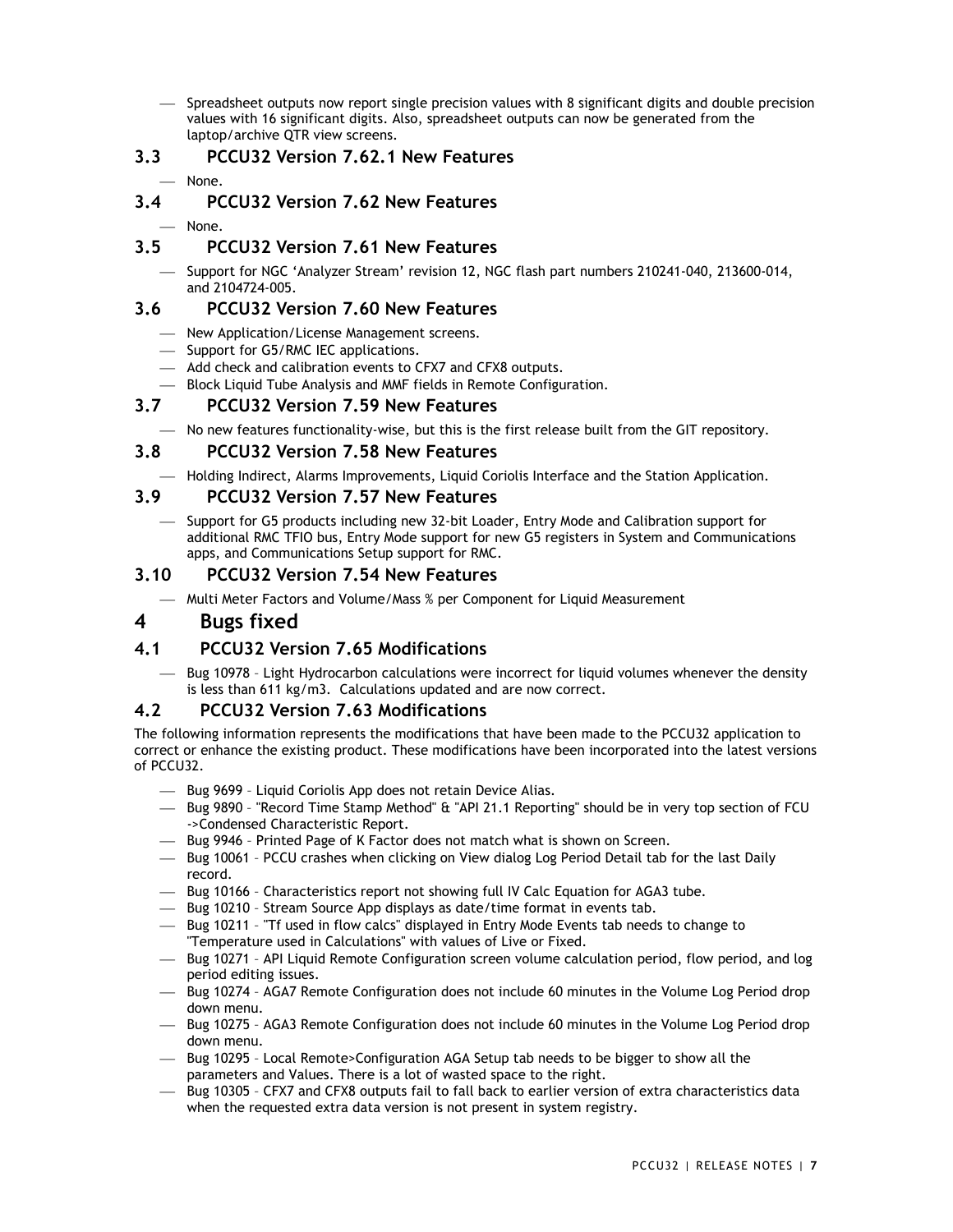- Bug 10325 Liquid API tube, Entry mode -> Digital Outputs -> Digital Output 2 tab has wrong registers for "Trip on IV/PM low" and "Trip on IV/PM High".
- Bug 10342 CFX7 output does not map Totalflow AGA3-2012 calculation type to CFX AGA3-2013 calculation method.
- Bug 10360 For US AGA3 and US AGA7 tubes, static pressure unit shows PSIA when input static pressure is in Gauge.
- Bug 10364 For AGA3 tube, "None" should not be an option of Calculation Type.
- Bug 10376 Energy fields showing 0 in API Liquid Tube's Characteristics view. Fix is to remove these fields because they are not calculated for API Liquid tubes.
- $-$  Bug 10383 Misspelling and misalignment in prompt message when turning off Fpv or Fs on the Entry Mode Factors tab for AGA3 or AGA7.
- $-$  Bug 10407 Adding Flow Direction to Coriolis Master on the measurement page causes polling error.
- $-$  Bug 10409 Multiple credits can be added to Totalflow devices for each credit removed from the USB credit key.
- $-$  Bug 10519 Wrong help page for Remote Communications screen.
- Bug 10640 PCCU crashes when trying to enter entry mode if 2017 version of vcruntime140.dll is installed.
- $-$  Bug 10604 Characteristic records collected with DB1 protocol has incorrect data.

#### **4.3 PCCU32 Version 7.62.1 Modifications**

The following information represents the modifications that have been made to the PCCU32 application to correct or enhance the existing product. These modifications have been incorporated into the latest versions of PCCU32.

 Bug 10456 - PCCU does not contain all of the required fields for the Alarms definition page when matched with JIS version NGC flash part numbers 2102411-042, 2103600-015 and 2104724-006.

## **4.4 PCCU32 Version 7.62 Modifications**

The following information represents the modifications that have been made to the PCCU32 application to correct or enhance the existing product. These modifications have been incorporated into the latest versions of PCCU32.

- $-$  Bug 8280 With this fix, all formatting issues in extradata.ini file are fixed.
- $-$  Bug 9671 CFX7 and CFX8 files are different for Flow Comp ID if collected from remote or outputted from laptop file.
- $-$  Bug 9833 PCCU Copyright date incorrect.
- $-$  Bug 9841 New configurable report does not show up in Reports dialog tree view.
- Bug 9861 Extradata.ini file has incorrect offsets for some fields for SU Coriolis meter.
- Bug 9882 Remote status to spreadsheet shows Unknown List Entry for various fields.
- Bug 9963 Component Analysis does not show up correctly in characteristics reports or characteristics view.
- Bug 10214 In PCCU entry mode, Modbus/TCP client, click on Request block tab, file names appear to concatenate together.
- Bug 10216 PCCU should not treat 0.0.0 register as shared input during calibration.
- Bug 10217 In PCCU entry mode, before sending MODBUS configuration to the device, PCCU should warn user about the number of registers if they are "invalid" for Modbus frame.
- Bug 10218 In PCCU entry mode, In Pad Controller App, "Well I/O" tab, application slot shows negative value.
- Bug 10225 PCCU needs to support new event number 899 "Totalflow Reset" for G5 products.

#### **4.5 PCCU32 Version 7.61 Modifications**

The following information represents the modifications that have been made to the PCCU32 application to correct or enhance the existing product. These modifications have been incorporated into the latest versions of PCCU32

- $-$  Bug 9842 Choosing multi tubes/meters displays repeated data within Characteristics report (within the report output directory).
- Bug 9389 Indirect Holding Registers only allow first Name to change when in Read-Only mode.
- Bug 9790 The default installation directory for PCCU is "c:\PCCU7". This directory has read/write access by the Authenticated User which is not as secure as the "c:\Program Files" directory.
- Bug 9792 PCCU stores a Totalflow private key and credentials in clear text.

Display and archive new NGC registers and data structures. These include the results of the GPA-2177 liquid and component lower heating value calculations.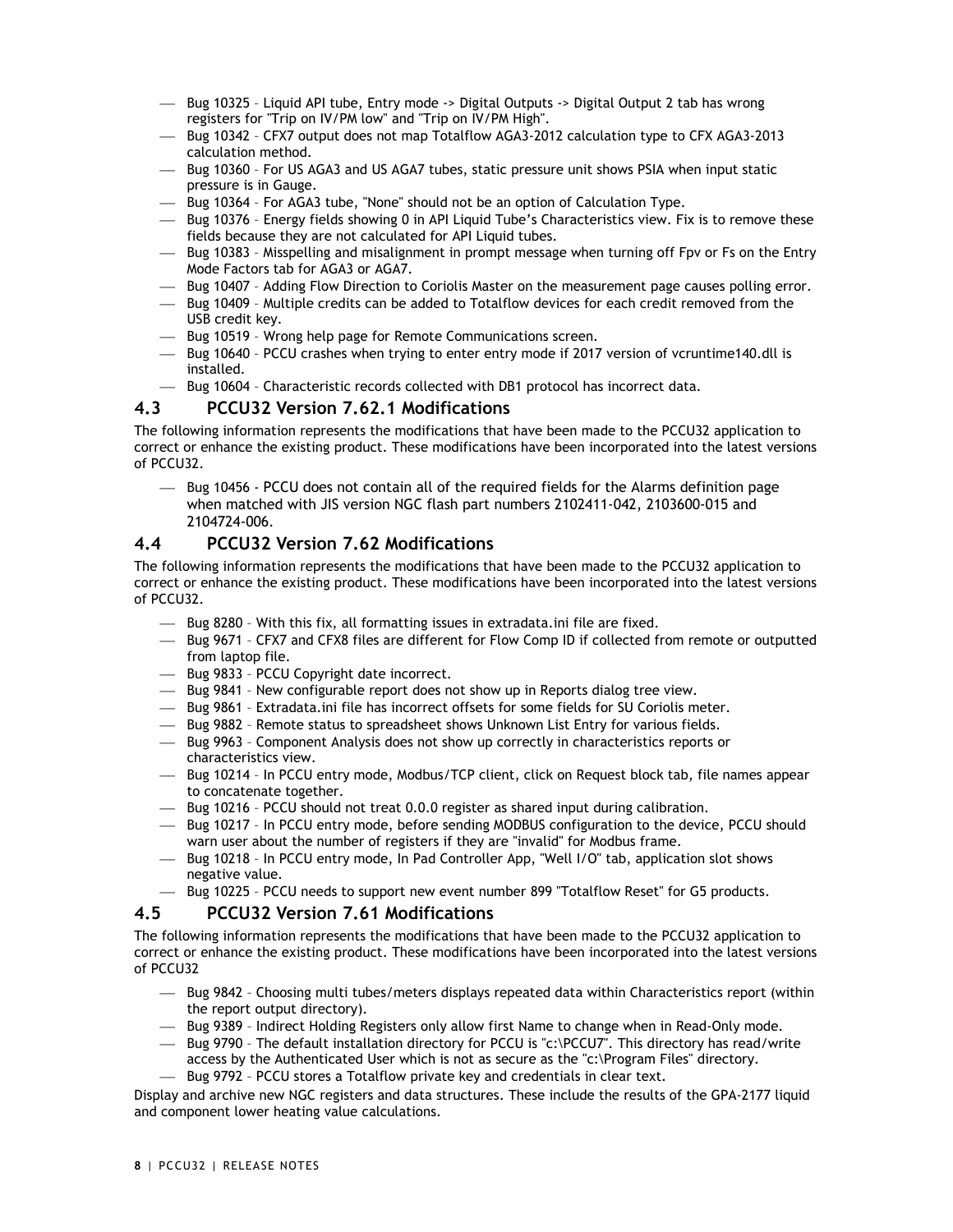- Analyzer Stream entry mode 'Calculated Results' tab includes GPA-2177 Appendix B calculation totals if the flash is configured to perform these calculations.
- Analyzer Stream entry mode 'Calculated Results' tab uses row and column header labels consistent with the calculation standard (GPA-2172, IOS-6976:1995, or JIS K 2301:2008)
- Analyzer Stream entry mode individual results for GPA compressibility types (AGA8 Detail, GPA Summation Factor, AGA-5, and NX-19) are divided into 3 separate tabs (Dry Gas, Wet Gas, and Liquids). The 'Liquids' tab is only visible if the GPA-2177 Appendix B calculations are performed.
- $-$  Standardized the terms used for the compressibility types. Previously the entry mode, collection, and help file names were not consistent. The values used are 'AGA-Detail', 'GPA Summation Factor', 'ISO Summation Factor', 'ISO Mass', 'NX-19', and 'JIS'.
- Analyzer Stream entry mode 'Factor Basis' tab has row labeled 'CV Units (Mole Based).' This specifies the units used when the 'Calculation Settings' tab 'Concentration/Btu Basis' value is 'Molar/Molar'.
- The Analyzer Stream 'Setup' tab now includes rows labeled 'Reset Database (Including events) and 'Reset Database (leave events).
- The Analyzer Stream 'Setup' tab now includes a row labeled 'Use Pre-Rev 12 Archive buffers. When set to 'Yes', NGC collection results are backwards compatible with prior flash releases. When set to 'No' (the default), collection results include liquid and component lower heating values.
- The Analyzer Stream entry mode 'Setup' tree now contains a tab 'Split Registers'. This tab includes columns for 'Split Percent', 'Split Register', 'Calibration Split Register' and 'Temporary Split Register'. Previously these entries were on multiple tabs.
- The Analyzer Stream entry mode 'Component Configuration' tab now includes columns for 'Include In Totals', 'Insert Concentration Register', 'Use Insert Register in Normalization', and 'Non-Hydrocarbon'. Previously these columns were on a 'Component Configuration' tab under the 'Calibration Setup' tree.
- The Analyzer Stream entry mode 'Gas Factors' tab is now under the 'Calculation Setup' tree. Previously it was on its own tree branch.
- Analyzer Stream entry mode 'Gas Factors' tab uses row and column header labels consistent with the calculation standard (GPA-2172, IOS-6976:1995, or JIS K 2301:2008)
- Analyzer Stream entry mode 'Gas Factors' tab includes rows 'Liquid Relative Density' and 'Liquid Volume' (if those values are defined in the gas factor file).
- New or Modified Events
	- Btu Load Gas Factor File (Evt 970). Change enumeration values: Current, New, and Fail.
	- Watchdog timeout (Evt 980): Change enumeration values: Deadlock, Restart.
	- Operator Shutdown Restart (Evt 994). Change enumeration values. Running, Restart.
	- Btu Power Supply on Start (Evt 995). Change enumeration values. Shutdown, Restart.
	- Btu Power Off Mode Restart (Evt 996). Change enumeration values. Running, Restart.
	- Btu Power Status Unknown Restart (Evt 997). Change enumeration values. Failure, Restart.
	- Liquid Calculations (Evt 5237): Values: No, Yes.
	- Cal Composition Unit (Evt 5328). Values: Mole, Volume, Liquid Volume.
	- Factor Basis Unit Change (Evt 5327). Values: MJ/m3, Btu/SCF, Btu/MCF, Btu/MMCF, J/m3, kJ/m3, therms/ US Gallon, therms/UK Gallon, therms/Canadian Gallon, Btu/US Gallon, Btu/UK Gallon, Btu/UK Gallon, kcal/m3, kWh/m3, kcal/cm, MJ/kg, Btu/lbm, kJ/kg, cal/g, cal/lbm, Btu/lbmol, kJ/mol, J/mol, MJ/kmol.
	- Btu Load Calculation File (Evt 5328): Values: Current, New, Fail.
	- Mole Volume Fraction (Evt 5329). Values: No, Yes.
	- Xsd File Status (Evt 5330). Values: Found, Not Found, Updated.
	- Heating Value Molar Units (Evt 5331). Values: Btu/lbmol, kJ/mol, J/mol, MJ/kmol.
	- Molar Mass Units (Evt 5332). Values: g/mol, kg/kmol, lbm/lbmol
	- Reset Database (Evt 5333). Values: n/a, Yes
	- Reset Database (leave events) (Evt 5334). Values: N/A, Yes.

#### **4.6 PCCU32 Version 7.60 Modifications**

- Bug 9334 New 32bit loader sometimes crashes when downloading package file to G5 uFLO using USB port.
- Bug 9389 Indirect Holding Registers only allow first Name to change when in Read-Only mode.
- Bug 9397 PCCU does not have forward compatibility with flashes with new extra data revisions.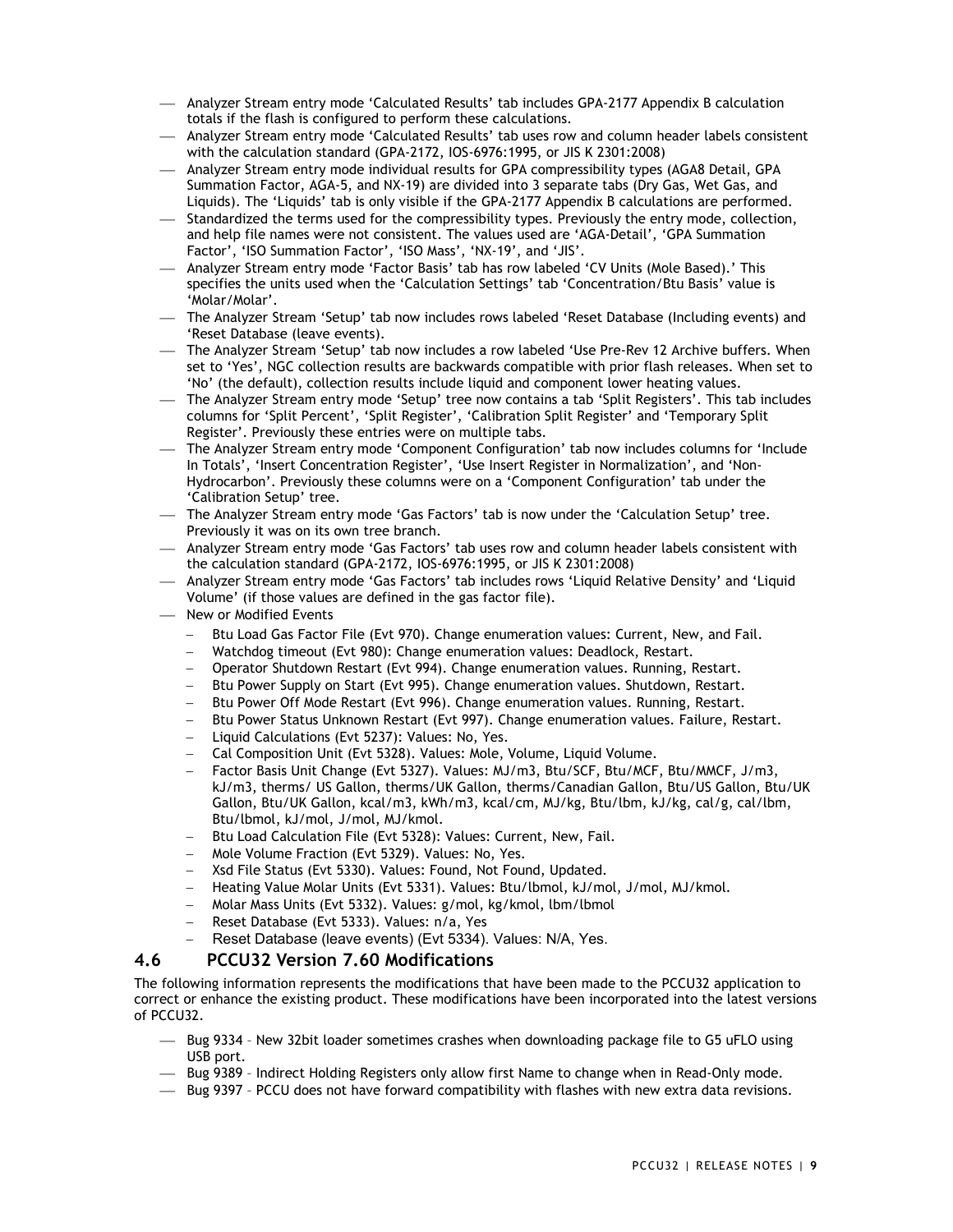- Bug 9411 Extradata.ini has wrong offset for "Reynold's Nbr 9" field, change required in XDeviceSetup 103,21,22,47,48,62,63.
- Bug 9488 ExtraData.ini reconciliation between PCCU and TCI.
- $-$  Bug 9492 CFX7 and CFX8 output of liquid turbine tube does not set CFX IV Index Start and CFX IV Index End fields.
- $-$  Bug 9533 PCCU 7.59 G3 Flash Loader Crashes, works in PCCU 7.58.
- $-$  Bug 9630 Liquid Coriolis APP cannot Read Com Port right away during Initial setup.
- Bug 9632 Liquid Coriolis Interface 'Alias' naming convention should display ABB Coriolis FCHxxx  $(1).$
- $-$  Bug 9633 Liquid Coriolis Interface Application Advanced Tab is displaying in Advanced and Basic Views AND Basic has Read/Write Access.
- Bug 9689 AGA7 does not show the IV Calc Equation correctly in the Characteristics report if the user selected Volume per pulse.
- $-$  Bug 9741 Syntax error in pccu.ini files is keeping the [Registers] Tab from displaying for GasLift App.

## **4.7 PCCU32 Version 7.59 Modifications**

- $-$  Bug 5626 Error message stating ".Net Framework 3.5 should be present" during installation of PCCU on Windows 8.
- Bug 6280 Correctly set the Factors (Fa, Fb, Fg, Fpv, Fr, Ft, and Y) in CFX7 and CFX8 output.
- $-$  Bug 6746 "Record Time Stamp Method" & "API 21.1 Reporting" should be in very top section of FCU -> Characteristic Report w.r.t Archive file.
- $-$  Bug 7286 During Automation, issues were found in 'Shutdown' application.
- Bug 7439 The descriptions for the new liquid events need to be more user friendly.
- Bug 7881 NGC Alarm Status Display Delayed.
- $-$  Bug 7974 PCCU crashes when user tries to collect trend file with zero component. Now PCCU will not allow to send trend file with zero component. Also, PCCU will not crash for old trend files with zero component.
- $-$  Bug 8052 Reports do not match on screen display for Characteristic.
- $-$  Bug 8055 The No. of Tank Sections field values will not be sent to the device unless the Height field values are sent to the device first.
- $-$  Bug 8062 TF Modbus not working in PCCU7.40 through PCCU7.47. Will not address IMV25 units.
- Bug 8071 Trying to do a Remote>Commands and doing a Download Meter Configuration or Download Group Configuration for application Vcone SU or Vcone it give you an invalid data structure and does not work.
- Bug 8134 PCCU->SU Nozzle->Setup->Constant, fields "Orifice Plate Exp. Coeff" and "Pipe Exp. Coeff" should be dropdown list.
- Bug 8176 PCCU->AGA7 ->Setup->Genera, fields Uncorr Vol High and Low Limits should be in Unit/Flow Period (Example: MACF/ Flow Period).
- PCCU->SUAGA7 ->Setup->Genera, description of fields "Uncorr Vol High Limit" and "Uncorr Vol Low Limit" should be in "Uncorr Vol High Limit (Per Flow Period)" and "Uncorr Vol Low Limit(Per Flow Period)" respectively.
- Bug 8182 Laptop File utilities > Reports > Calibration Report Click [Calibration Header] button, PCCU32: Attempted an unsupported operation.
- $-$  Bug 8237 Expert View, VCONE->Setup, "Last Calc Values" tab is missing.
- Bug 8321 Expert View, PCCU-> Wedge SU->Fixed Analysis Data select XML Input, "New Value" column show up as red or with 0.
- $-$  Bug 8367 If fields have "n/a" value then its average and total should be either "n/a" or blank.
- $-$  Bug 8368 The daily averages and totals for "FCU Daily", "AIU Daily", "AIU Log Period" type of Custom Report are calculated over all log periods instead of the log period of a particular day.
- Bug 8412 VCONE-> Remote Communication->Configuration shows an error with old flash (2103132- 018). Same is with VCONE SU with flash 2103132-011.
- Bug 8426 There should be only one volume calculation type for Wedge gas Application "Wedge Gas".
- Bug 8428 PCCU cannot open the laptop file \_FCU\_661.0\_l.
- Bug 8453 When user changes the Max Records limits, user will get below message "Warning!!! Changing record size may re-allocate the device's memory causing all Historical data to be lost."
- Bug 8472 Units in the "Input Density" group of the Units Conversion application are coded using the "Output Density" conversion group.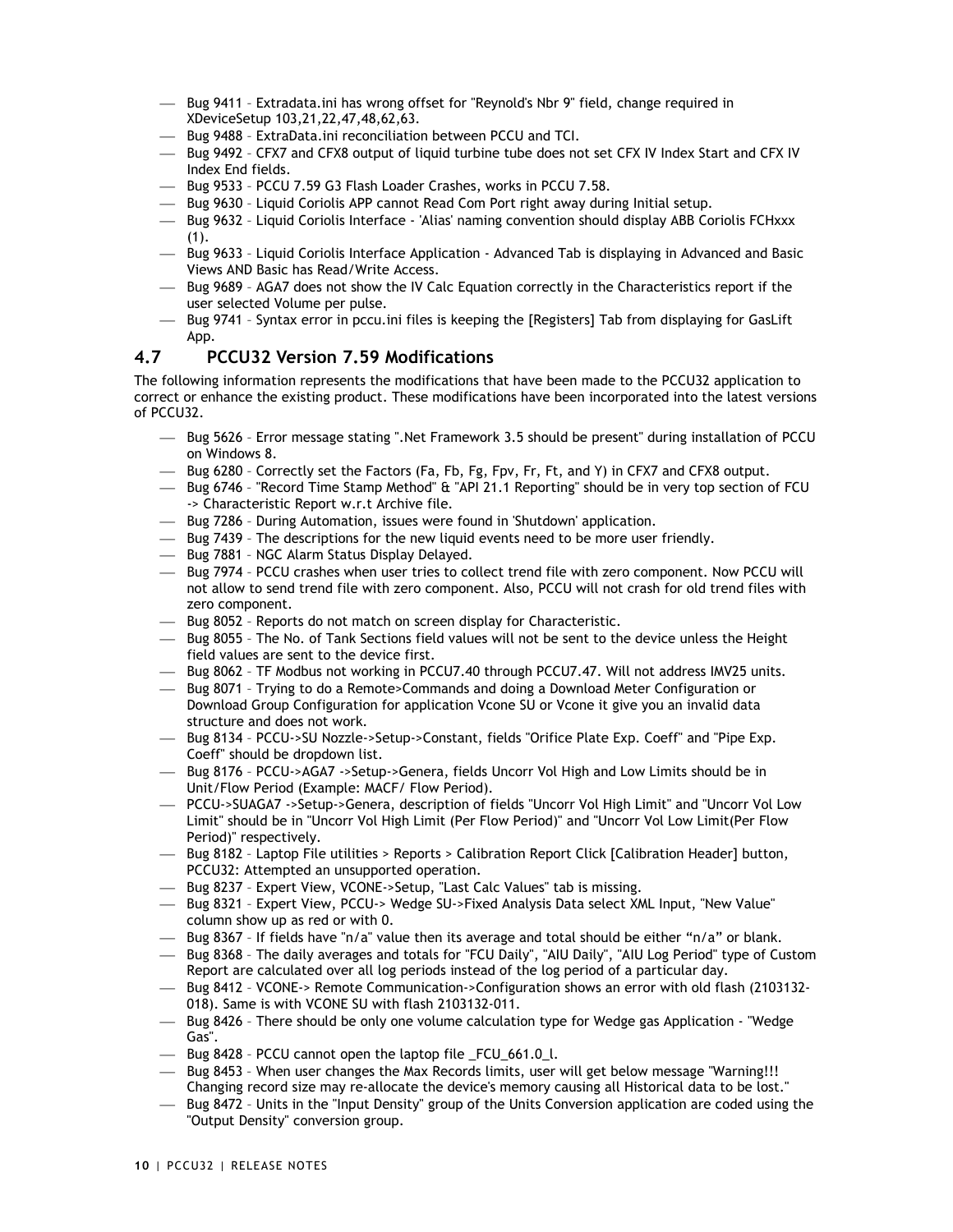- Bug 8480 Collection SU AGA7 tube The Energy field in the SU AGA7 tube collected output shows the Energy value along with the Uncorrected Volume value.
- Bug 8481 Collection SU Coriolis tube The Energy values in the Daily Flow Data tab and the Log Period Data tabs are showing N/A next to the values.
- Bug 8550 PCCU (View -> Advanced), AGA3 -> 'Setup' 'Water Constants' tab should be present. Similar is the issue for 'Expert' mode as well.
- Bug 8560 When attempting to use the Valve Control tab, and click View button, PCCU remote communications PCCU will lock up with a white screen.
- Bug 8569 "X-Help" button shall be accessible and not gray out for XMV screens.
- $-$  Bug 8592 Login and Password Administration is not functioning correctly. There is no designated way to turn off Login once it is activated. Once activated the only way to turn it off is to Restore Default Pass. (truncated to exception log)
- Bug 8627 In PCCU for Liquid app, for "Volume flow Rate" flow input type Units mismatch issue.
- Bug 8648 Range values are not displayed correctly for API Liquid SU -> Setup ->Liquid Tab "Density Meter Factor" and "Sediment and Water Percentage".
- Bug 8682 Caption "Calibration Header." will be completely visible under PCCU->Archive->Reports Screen.
- Bug 8734 When custom reports are run in Laptop Utilities, the report header states "Totalflow Archive <reportname>".
- Bug 8750 PCCU Collect / Characteristics shows "AGA3 1985" as the calculation type for Coriolis tube.
- $-$  Bug 8761 Invalid Event Number for XDeviceSetup47.
- $-$  Bug 8825 NGC-Analysis trend. Stream source app only accepts the Stream# not the Stream App  $\#$ .
- Bug 8866 PCCU->SUWGAS-1 -> Setup-> General tab->Calculation Type should be read only.
- Bug 8867 Operations-> Lag Time-> Set value in Lag Time Column-> Move the control on 5th column-> Send Button -> PCCU crashes.
- $-$  Bug 8917 API Liquid "Out of Range" Flowing Pressure Event have odd labels and values.
- $-$  Bug 8930 PCCU->Collect, In Daily Flow Detail tab, under Daily Summary section, horizontal scrollbar appears by default and not working.
- $-$  Bug 8939 "Initialize Output File" feature does not work with Spreadsheet trend output.
- Bug 8968 If you install PCCU on a Server 2008 or Server 2012, it installs successfully but if you try to launch PCCU, it gives the "bthprops.cpl" missing error.
- Bug 9227 Wrong Board Picture in Communication Help Section.
- $-$  Bug 9249 Help file contents outdated by changes to the Communications tab of the Liquid Coriolis Interface app.
- Bug 9256 More calibration needed in Help about AI calibration values.
- Bug 9266 In tfpkgOpen () of tfPackage API lib, OSAL closeFile (fH) is called with fH handle which was already closed.
- Bug 9276 Documentation to function mismatch...Documentation says you can Deselect (Characteristics, Daily Records, Log Records and Events) from collection but actually you cannot.
- Bug 9305 PCCU Connect is not displayed on Auxiliary I/O screen.
- $-$  Bug 9323 Incorrect mid (50%) calibration point value in the calibration instructions in the Analog input calibration topic. The value shown is 2 Volts, where it should be 3 Volts.
- $-$  Bug 9346 Ethernet port selection for Coriolis Liquid Interface issues.
- $-$  Bug 9378 SU Coriolis App Setup Log Period Data -->Mass values are incorrect, it always shows latest log records mass value.

#### **4.8 PCCU32 Version 7.58 Modifications**

- Bug 8409 Missing help content for Alternate Log Data field in the Setup for SUCOR and SUAGA7.
- $-$  Bug 8478 No help topic for the "Set Uncorrected Volume to" field.
- Bug 9001 PCCU Alarm App Help File || Log Mode = Current State ("Log Current Event/Alarms Only") description needs to be changed.
- Bug 9017 Trip functionality on API Liquid SU and Coriolis SU for Volume Setpoint and Indicated Vol/Period Mass High.
- Bug 9137 New Volume Sampler fields for the Digital Outputs do not have anything listed in requirements or Help files as to their intended purpose.
- Bug 9164 Int16 type register values are not shown correctly in AlarmApp -> Log tab -> "values" column in PCCU.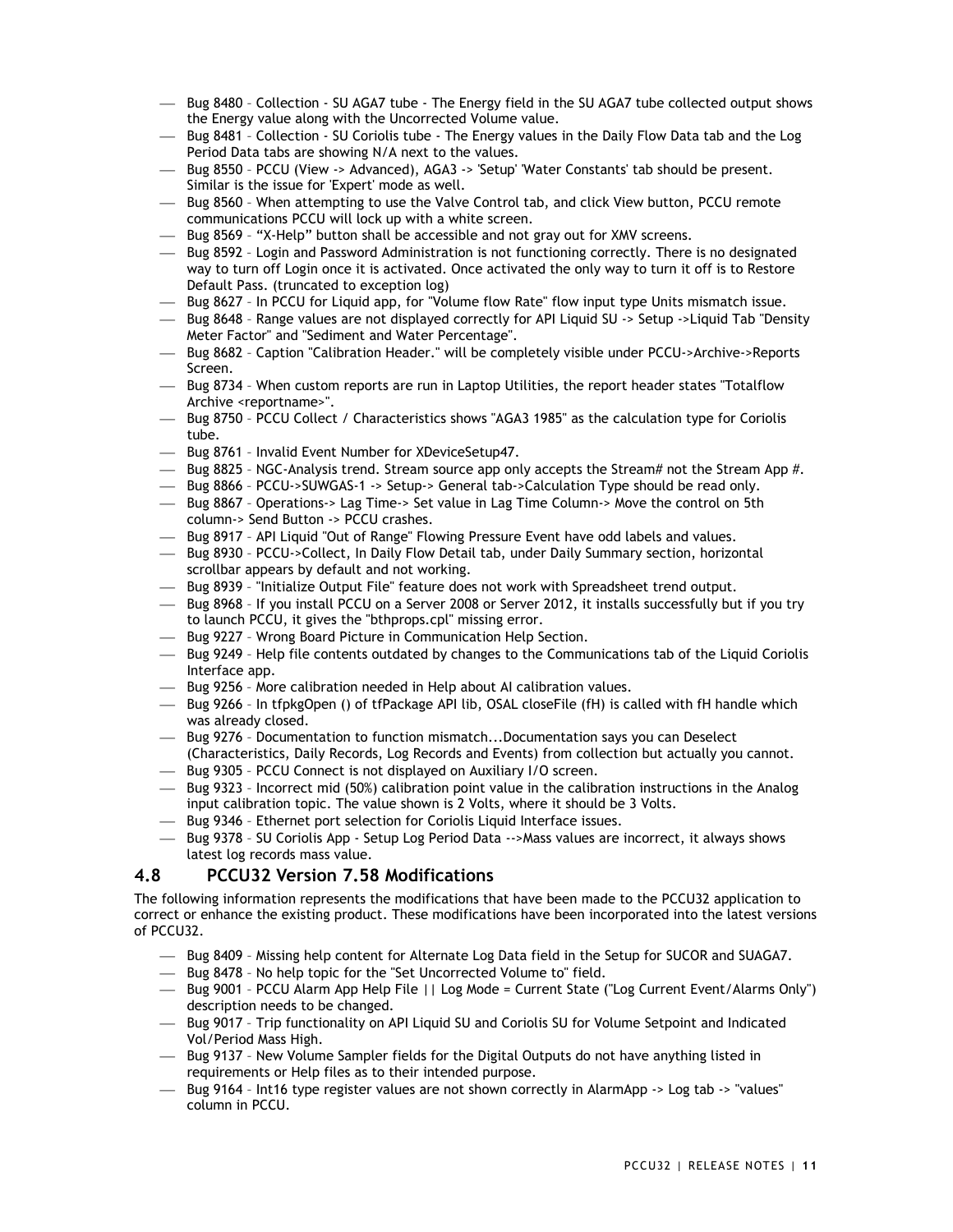## **4.9 PCCU32 Version 7.57 Modifications**

The following information represents the modifications that have been made to the PCCU32 application to correct or enhance the existing product. These modifications have been incorporated into the latest versions of PCCU32.

- $-$  Bug 6573 Add sampler volume to DO tripping setup tab in PCCU entry mode for users to monitor how DO is tripped as sampler volume crosses setup point.
- Bug 7207 There needs to be default application slots for several applications as below,
	- a. Flow Computer,
	- Facility 1 Required Slot 74
	- Gas Lift- 20 Already Reserved Slots 181-200
	- TF Web Server 1 Already Reserved Slot 75
	- DNP- 1 Required Slot 64
	- IO Recorder 2 Required Slots 78 & 79
	- Tank Simulator 1 required Slot 100
	- Valve Control with KDT Use Standard Valve Control App Slots. 20 reserved Slots 101-120
	- Log 1 required Slot 99, a second instance of the IO application Slot 71 (1st at Slot 7)
	- b. NGC,
	- BTU Component Calibration (HRVOC) 1 Required Slot 48
- Bug 8040 G4 tube logs: Daily, Period, Event do not match G3 structure.
- $-$  Bug 8995 XMV-Interface, Communication tab should hide serial parameters when the port type is TCP/IP

## **4.10 PCCU32 Version 7.54.1 Modifications**

The following information represents the modifications that have been made to the PCCU32 application to correct or enhance the existing product. These modifications have been incorporated into the latest versions of PCCU32.

- Bug 8785 In PCCU entry mode of API Liquid tube, under 'Last Calc Values' tab, Observed Density should have input density unit.
- $-$  Bug 8794 In PCCU entry mode of API Liquid tube, Observed Density shows in Last Calcs tab but not Last Calcs Doubles tab.
- $-$  Bug 8805 For API Liquid tube, remove Uncorrected Density from CFX outputs (7 and 8) and set it to NAV so that it displays as blank in FlowCal.
- $-$  Bug 8810 K Factor and PI Transducer Units not displayed correctly for API Liquid Tube applications when changing Flow Input Type.
- $-$  Bug 8820 In PCCU entry mode of API Liquid tube, show 10 digits after the decimal point for small double precision numbers on the "Last Calc Values - Doubles" tab.
- Bug 8825 NGC-Analysis trend. Stream source app only accepts the Stream# not the Stream App #.
- $-$  Bug 8827 In PCCU entry mode of tube applications, fix misspelled words in the prompt when changing Heating Value, Real Relative Density and Z of Air.
- Bug 8856 In PCCU entry mode of API Liquid tube, on the Setup/Last Calc Values Doubles tab, the Indicated Flow Rate is displaying the incorrect units.
- Bug 8862 For API Liquid tube, Log Period Open IV and Close IV have wrong unit label on the Collect Screen Log Period tab.
- $-$  Bug 8875 For API Liquid tube, Equilibrium Vapor Pressure should have unit label for absolute pressure in user unit.
- Bug 8899 For API Liquid tube, Unit label for Flowing Pressure and Observed Pressure is wrong on collect screens and reports when Gauge Pressure unit is different from Static Pressure unit.
- Bug 8900 For API Liquid tube, take out Base Pressure and Base Temperature fields from some screens and reports because they have wrong values if we are not using psia and degree F for pressure and temperature and we already have Pressure Base (1 ATM) and Temperature Base (60 F) fields which are correct.
- Bug 8903 For API Liquid tube, unit label shows incorrect label "psiag" for Fixed SP and SP calibration point values when the tube is a gauge device.
- Bug 8904 For API Liquid tube, Flowing Pressure High/Low Limits should have absolute pressure unit label if the device type if Absolute.

## **4.11 PCCU32 Version 7.54 Modifications**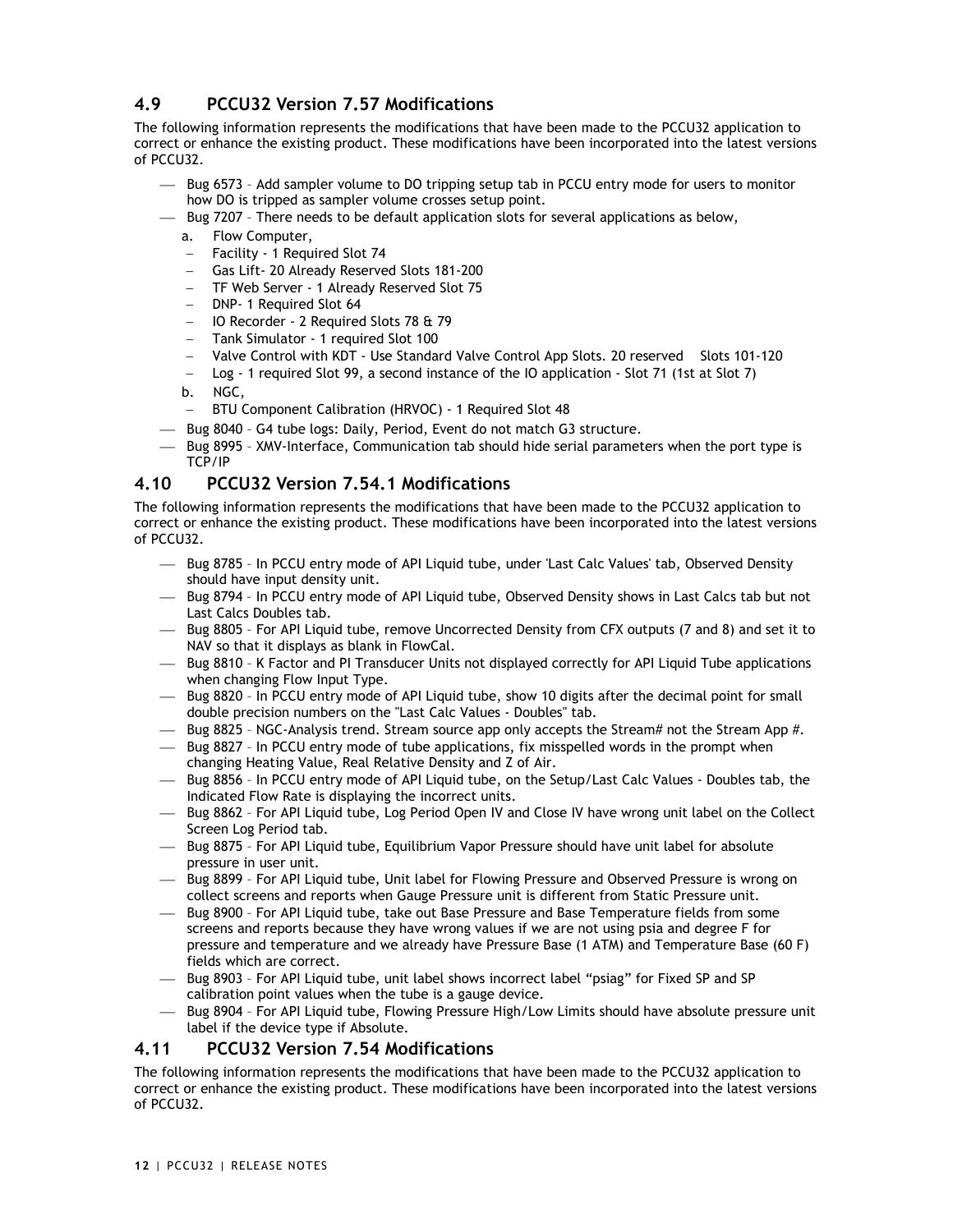- Bug 8230 Made PCCU (Entry Mode) -> SU Coriolis ->' Digital Outputs' -> 'Digital Output 1' or 'Digital Output 2', unit column to read only. This should be applicable for all SU tubes.
- $-$  Bug 8250 At the end, the "Read EEPROM" message removed in the PCCU, when user gets the file save dialog box to save flash to local machine and G4 device prompts "Upload Complete" message.

## **4.12 PCCU32 Version 7.53 Modifications**

The following information represents the modifications that have been made to the PCCU32 application to correct or enhance the existing product. These modifications have been incorporated into the latest versions of PCCU32.

- Bug 7206 Fixed the 8106(single stream) NGC errors in PCCU newer than 7.31 version.
- $-$  Bug 7795 Fixed the issue while performing remote configuration of a Gas Turbine SU meter, the Use Fpc, Use Ftc, Use Fs, and Use Faux fields are not correctly transferred from the configuration download structure to the meter.
- $-$  Bug 7796 Fixed the issue while performing remote configuration of a Coriolis SU meter, the Use Fpc, Use Ftc, Use Fs, and Use Faux fields are not correctly transferred from the configuration download structure to the meter.
- Bug 7797 Fixed the issue while performing remote configuration of a Wedge Gas SU meter, the Fixed Kd2, Vol Accum Method, and H/D Ratio fields are not correctly transferred from the configuration download structure to the meter. The Fixed Cd and Use Calc Cd fields are not put in the device setup sent to the host
- $-$  Bug 7816 Fixed the crash on Latest WinCCU 7.03 and PCCU 7.40 while doing a remote collect from an SUNOZZLE meter.
- Bug 8122 Fixed the last line of the Custom Report of type "FCU Daily" and "FCU Log Period" to print correct averages and totals for each month and day respectively instead of whole month or log period range.
- Bug 8382 Fixed the issue of displaying Incorrect error message displayed "Invalid VCB and/or index 152" while trying to reset security codes when security switch is turned on.
- Bug 8408 2104724-003 GOST flash. Fixed the issue to allow user to set Purge cycles and Validation cycles to average.
- Bug 8457 -- In a Liquid Tube, if no flow and Input Density unit is API60, then the Observed Density in the Log Period and Daily logs shows 1#inf.
- $-$  Bug 8471 Fixed the issue with Open & close Volume fields which shows 1#Q.0 and will not clear in Collection in API Liquid SU Tube.
- $-$  Bug 8477 Fixed the issue in PCCU which sometimes shows blank rows on Log Period Data screen while viewing Laptop/Archive file for Stream Data.
- $-$  Bug 8554 Fixed the issue with missing event name in Liquid Even Log while performing an Open IV accumulator reset.

## **4.13 PCCU32 Version 7.52 Modifications**

- Bug 8193 Fixed the crash related to Archive files with more than 32767 log records.
- Bug 8149 Fixed PCCU crash while doing Remote Commands and doing Download Meter configuration and Group Configuration.
- Bug 8133 Corrected CFX7 Configuration/Meter and Pipe Material values.
- $-$  Bug 8126 Provided a way to collect the backflow value on Characteristic 2 tab on our devices for all tubes.
- Bug 8125 Allowed the collection of Pipe Material to CFX output for AGA3-1985.
- $-$  Bug 8123 Corrected setting of Meter Configuration/static Pressure Measurement for CFX output.
- $-$  Bug 8113 Made the "Energy Rate" field corresponding to Current Values Tab Read only.
- Bug 8112 Fixed updating the Analog Input, Analog Output and Discrete tabs while sending input in IO Simulation application.
- Bug 8105 Made the "Flow Period" field Read only for Liquid SU Tube.
- Bug 8104 Made the "Digital Output" field Read only for Nozzle SU Tube in Basic Mode.
- $-$  Bug 8029 Fixed PCCU crash while attempting to open the "Log Period Detail" tab on Historical Data.
- Bug 8023 Corrected the dialog box user options to "OK" instead of "Yes" or "No" while trying to connect to RMC from a PCCU version that doesn't support the device.
- $-$  Bug 8012 Corrected the K Factor for an AGA7 tube in the CFX output file
- $-$  Bug 7908 Users are no longer allowed to change the already instantiated application as this field is made non-editable now. The recommended way is to use "Add" and "Delete" buttons.
- Bug 7493 Coriolis Recent Measurement fixed to show the missing last byte in extradata.ini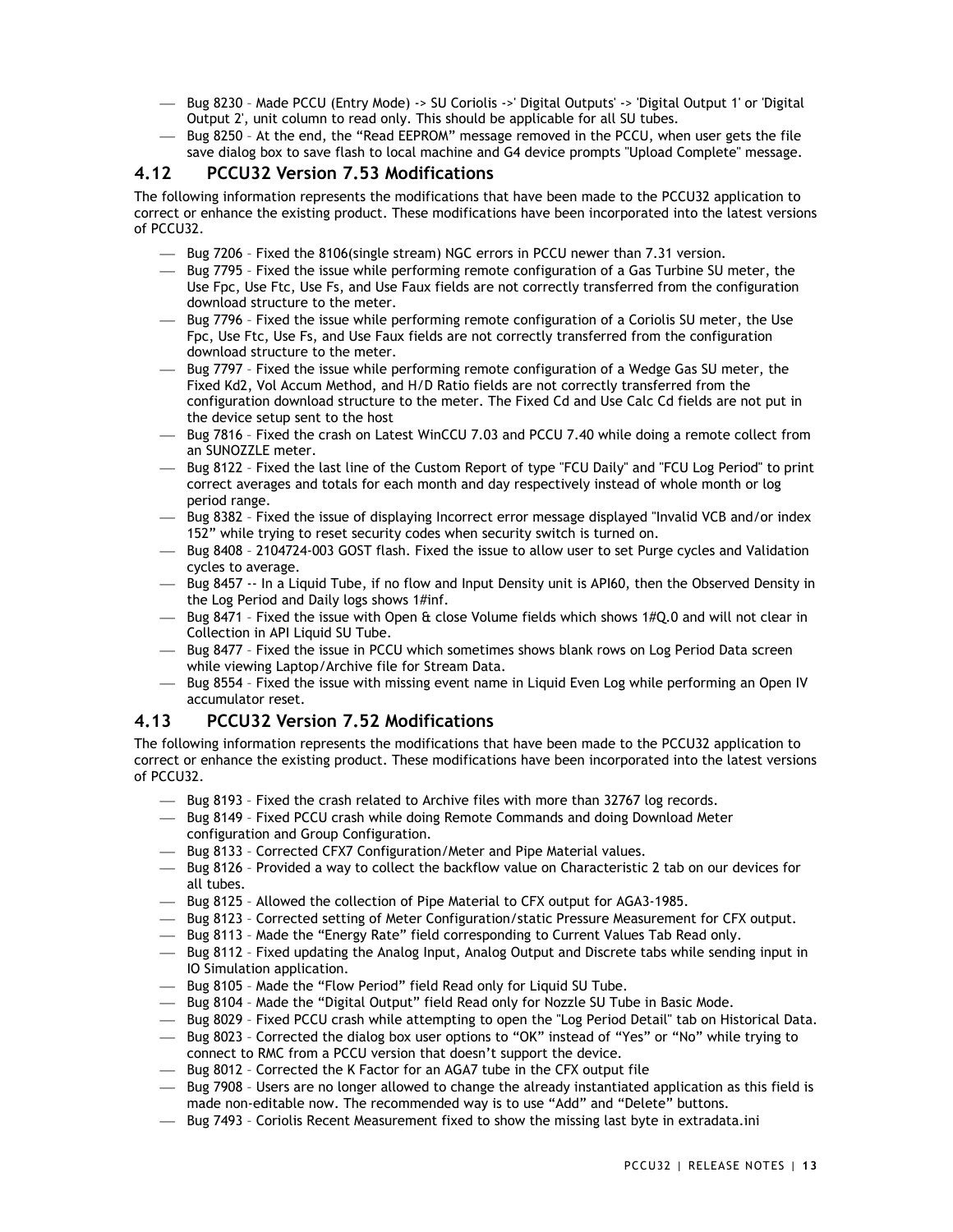- Bug 7433 Help topic mapped correctly to the alarm System application.
- Bug 7398 Support up to 50 characters for 'PID Control Loop' description is added.
- Bug 7363 Fixed the discrepancy in 'API Liquid SU' Tube with the register numbers and field names (Expert and Advanced Mode).
- Bug 7359 Fixed the 'Startup Action' for Shutdown Application setup.
- $-$  Bug 7289 If customer uses PC with language set to some European language float registers become skewed.
- $-$  Bug 6678 Error/ Warning popup message added for entering wrong type of input for Calibration.
- $-$  Bug 6775 Pop-up window message added for entering invalid range of data for 'Wedge h/d ratio' parameter for the Wedge Gas SU application.
- $-$  Bug 6634 In all tube applications (except API Liquids), Basic mode will have the 'Fixed Analysis Data' tab and all fields will be read-only. For API Liquids, there will be no "Analysis" sub-branch available at all. Also, in all tube applications (except API Liquids), in both 'Advanced' & 'Expert' mode, "New Value" column should be read-only when "XML Input" is selected.
- $-$  Bug 6323 In Analysis Trend File, added a validation error message pop-up indicating that invalid values are entered to the App # field.
- $-$  Bug 8353 Fixed Bluetooth Issue with Windows 10
- Bug 8405 Fixed Optional Logging issue for Coriolis and SU AGA7 tubes

#### **4.14 PCCU32 Version 7.50 Modifications**

The following information represents the modifications that have been made to the PCCU32 application to correct or enhance the existing product. These modifications have been incorporated into the latest versions of PCCU32.

- $-$  Bug 6121 The XMV interface does not display the display tab for XMV-8.
- Bug 6429 Corrected Digital Output and Digital Input registers on the Digital Output 1 and Digital Output 2 tabs for NIST14 Gas and NIST14 Liquid tubes.
- Bug 6568 Help Files: Clarification for Uncorrected Volume limits on the Limits tab of an AGA7 tube.
- $-$  Bug 7393 Updated the Help Files for RS and No Flow Tube options.
- Bug 7408 Changed the name of the "User Conversion" tab to "Setup" in Expert mode.
- $-$  Bug 7430 Added Help Files for the Units Conversion application.
- $-$  Bug 7663 Corrected tabs in the Operations application.
- $-$  Bug 7682 Corrected Plunger/2: Close /2: Hold High Line/High Line Open Limit registers.
- Bug 7705 Corrected a data input limitation in the XMV Interface
- Bug 7909 For liquid tube, Indicated Flow Rate value not displaying the corresponding value in Current tab and Last calculated tabs with the selected units from selectable unit's setup.
- Bug 7916 Limit all inputs to 64 characters to avoid crash.
- $-$  Bug 7929 Removed the option "Use Single Long-term Databases" from the selections list from the PCCU Setup Misc. tab
- Bug 7962 Meter Configuration Pipe Material and Plate/Cone Material for AGA3-1985 meters settable option removed from CFX output.
- $-$  Bug 7996 Help file updated to explain the details about using the CFX Version 5 option for outputting either CFX5 files or older files (CFX3).
- $-$  Bug 8001 -Corrected the tree view expansion problem on first tube.
- $-$  Bug 8005 The SU and US Plunger summary screens made look identical.
- Bug 8011 Corrected the Remote Download Meter Configuration and Download Group Configuration issue when both AGA3 and AGA7 are in the group.
- $-$  Bug 8034 Corrected the showing of Digital Full Open and Digital Full Closed status of the Control valve in Analog or Digital Control in the PID application.
- Bug 8330 Fixed the G4 and NGC simulator installation issue while installing PCCU from CD/DVD.

#### **4.15 PCCU32 Version 7.47 Modifications**

- $-$  Bug 4853 The PID application did not display the Full Open or Full Closed status of the control valve in Analog or Digital control.
- Bug 5439 Corrected a screen resizing issue for Daily Flow Detail and Log Period Detail.
- $-$  Bug 6222 Resolved a system crash that occurred when a user closed the 32-Bit Loader screen during a reset.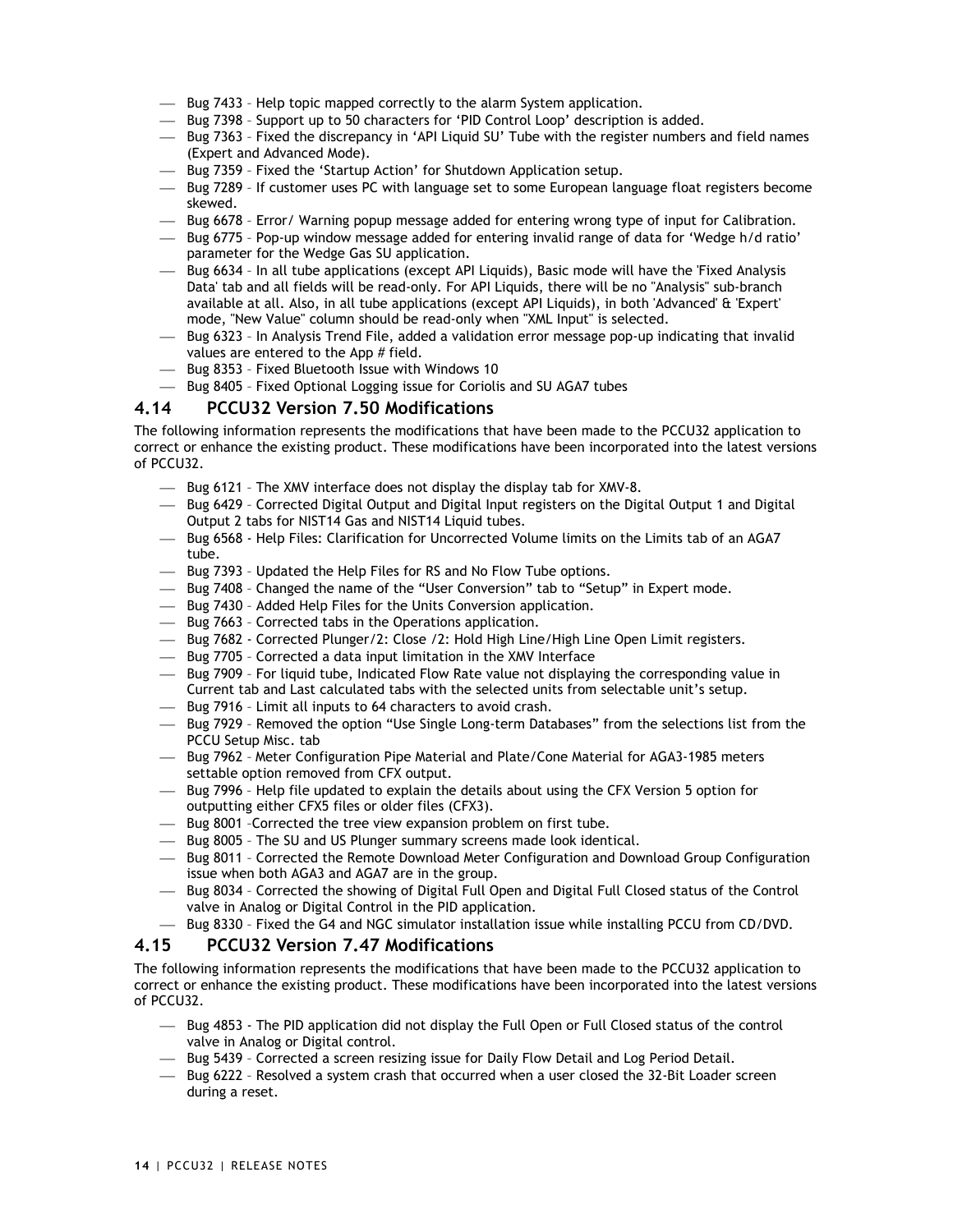- Bug 6287, 6754 Resolved a system crash that occurred when the user performed a historical collect using Remote Communications with a CFX7 Output.
- $-$  Bug 6554 Corrected a data range issue with the Coriolis Interface by setting the maximum number of devices to eight.
- $-$  Bug 6663 Resolved a Units Conversion application issue that resulted in an invalid VCB error.
- $-$  Bug 6789 A user is no longer able to duplicate an existing "Group File Name".
- Bug 7311 Corrected a missing MAC address message.
- Bug 7354 An incorrect event was being logged in the Events Tab for the "K Factor Type" field of the AGA7 application.
- Bug 7362 Resolved a potential issue with Liquids units.
- $-$  Bug 7405 Corrected a Barometric Pressure event for the Nozzle SU application.
- $-$  Bug 7432 Enforced the "Alarms Last Reported" field state to be read-only.
- Bug 7502 Added read/write archive file functionality to ensure backwards compatibility.
- $-$  Bug 7549 Resolved a crash issue related to an NGC Custom Report.
- Bug 7659 Eliminated an unnecessary "Plus Sign" on the Shutdown application.
- Bug 7669 Resolved an issue that prevented a name change of an XMV.
- Bug 7723 Resolved an issue with incomplete tests using the VolCalcMethod.
- Bug 7725 Corrected software version display issues in the Device Characteristics on the XMV Diagnostics tab.
- Bug 7731 Corrected an XML formatting issue on the Fixed Analysis tab.
- Bug 7744 Corrected a field name issue in the Nozzle SU application on the Characteristics tab.
- $-$  Bug 7756 Corrected values for floating point whole numbers with more than seven significant digits in the entry mode.
- $-$  Bug 7761 Resolved a crash issue that occurred when collecting an archive file using the SU Nozzle application.
- $-$  Bug 7772 The EVP value on the CFX history record was showing as a negative number.
- $-$  Bug 7773 It was reported that for non-orifice meters, the CFX7 output file was incorrectly setting orifice reference temperature field to 1.0.
- $-$  Bug 7827 Removed the read/write stream archive file size limitation of 32767 records.
- Bug 7876 Eliminated incorrectly displayed characters in the SU Nozzle entry mode.
- Bug 7955 Eliminated incorrectly displayed characters in the Device ID and Location Values in archive view using a G4 XRC.

## **4.16 PCCU32 Version 7.40.1 Modifications**

The following information represents the modifications that have been made to the PCCU32 application to correct or enhance the existing product. These modifications have been incorporated into the latest versions of PCCU32.

 Bug 7934 – The Selectable Units Set-Up Screen always displays metric units after a re-read, regardless of the units selected by the user.

#### **4.17 PCCU32 Version 7.40 Modifications**

- $-$  Bug 5938 The fields for "Viscosity" and "Ratio of Specific Heats" have been removed from all AGA7 reports, as they don't apply.
- Bug 6036 A user should now be able to exit Terminal Mode without PCCU locking up or crashing.
- Bug 6170 The ability to do unit conversions for Decibel and Velocity was previously not available. This has been fixed in this version of PCCU. In addition, Help should now display properly for the Unit Conversion tabs.
- Bugs 6184, 6327 Selecting an Analysis file to "Sync with Therms" should now work properly. Previously, the selection was reverting back to "Sync with Tube".
- Bug 6256 A user can no longer remove the first 4 applications in the application table (App Numbers 0-3, System and Communications Applications).
- $-$  Bug 6273 A problem was reported when trying to change SP or Tf High or Low Errors in Expert View in the Coriolis SU Application. This has been fixed in this PCCU release.
- Bug 6319 Fixed an issue where the tree view was not refreshing after changing the names of API Liquids, Wedge Gas, or NIST14 measurement tubes.
- Bugs 6374, 6464 Several issues were fixed in the configurable calibration report, including some columns showing "####" in the place of data and "Tap Type" not always displaying the correct value.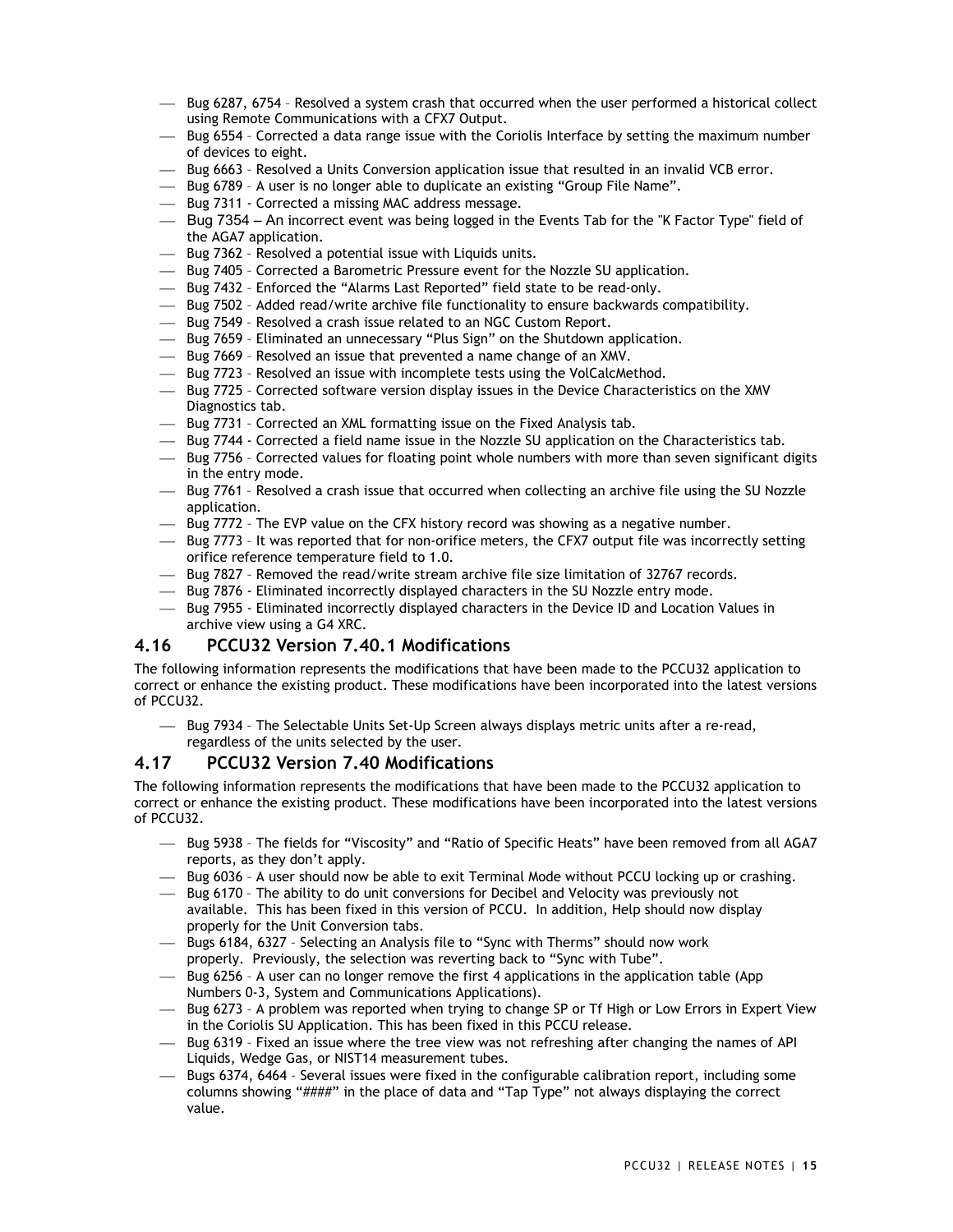- Bug 6383 Removed the erroneous option of "None" from the Wedge Gas measurement tube calculation type.
- Bug 6419 Fixed some UI issues with the PID Controller Application screens.
- $-$  Bug 6450 Fixed an issue where not all Help files were displaying for the Coriolis Application.
- $-$  Bug 6452 Display groups should now maintain their original order in the tree after a group file name is changed.
- $-$  Bug 6537 The "Hold Time Out (seconds)" field is now present for API Liquid, SU Nozzle, and Coriolis measurement tubes.
- Bug 6538 The "Log Capacity" tab is now present for SU Nozzle measurement tubes.
- $-$  Bug 6565 Values for SP displayed on the Calibration page should now be correct when the tube is set to either Absolute or Gauge.
- $-$  Bug 6602 A problem was reported with the CFX7 output where if flow time was -1 or 65535 AND the zero-flow alarm bit was set, then flow time was defaulted to 60 minutes. A fix was made to set the flow time to 3600 seconds.
- $-$  Bug 6635 Fixed an issue where Energy Flow Rate units were incorrectly displayed as "MJ/r" instead of "MJ/hr" in the Units Conversion application.
- Bug 6643 Option was added to "No Flow" Setup tab DI Action for "Remote Sense Alarm Only". This should allow the Remote Sense to be used in the G4 as it was previously used in older Totalflow devices.
- Bugs 6648, 6649 Some changes were made to 32 Bit Loader to improve usability.
- $-$  Bug 6672 It was verified that CFX7 Export files for API Liquid export should now always use the Raw Density as measured for Uncorrected Density and Observed Density will always be Uncorrected Density x DMF.
- Bug 6699 The fields "(Fixed) Ft" and "(Fixed) Fp" were removed from all AGA3 1992 views, outputs, and reports, as they do not apply to this measurement tube and calculation type.
- $-$  Bug 6769 Removed the fields "User Fixed Static" and "Fixed Static" from AGA3 Advanced Setup tabs.
- Bug 6918 A user can now add Periodic operations in the Capacity tab for the PID Application.
- $-$  Bug 7013 Events should now log correctly when performing calibration checks on a gauge pressure sensor.
- Bug 7042 For the "Time Sync" dialog box when PCCU connects to a flow computer, if the time difference is more than 24 hours, an enhanced dialog box will now be presented with extra instructions and a help button. This is done whether or not the time sync is disabled in the PCCU setup.
- $-$  Bug 7060 A timing issue was fixed that sometimes-caused various issues with trend files (for example, trend file disappearing from the list control, variables disappearing, 'Scan Status' box not displaying properly).
- Bug 7417 All tubes now support CFX and CFX7 outputs.
- $-$  Bug 7456 In older versions of PCCU, the units displayed for equilibrium vapor pressure in the entry view of the PCCU Liquid tab are in gauge unit (for example, PSIG). In this version of PCCU, the entered equilibrium pressure will now be in absolute pressure (for example, PSIA).

## **4.18 PCCU32 Version 7.39 Modifications**

The following information represents the modifications that have been made to the PCCU32 application to correct or enhance the existing product. These modifications have been incorporated into the latest versions of PCCU32.

- 7119, 7134 It was discovered that when making changes via Remote Communication, AGA-3 calculation type 2012 would get changed to AGA-3 1992, no matter what changes were actually trying to be made. This issue has been fixed in this version of PCCU.
- 6992, 7015 There were issues with the custom calibration report where data wasn't showing up in the correct columns or was being displayed as "N/A". This has been fixed in this version of PCCU.

## **4.19 PCCU32 Version 7.36.1 Modifications**

- 6941 It was discovered that on the Gas Lift application's Registers tab, the same value was being displayed for both Production Volume Yesterday and Injection Volume Yesterday. That problem has been fixed in this version of PCCU.
- 6922, 6956 Plunger was not staying in "Fail to Arrive" after a warm start. Startup mode (app.1.20) is now honored on warm start/reset.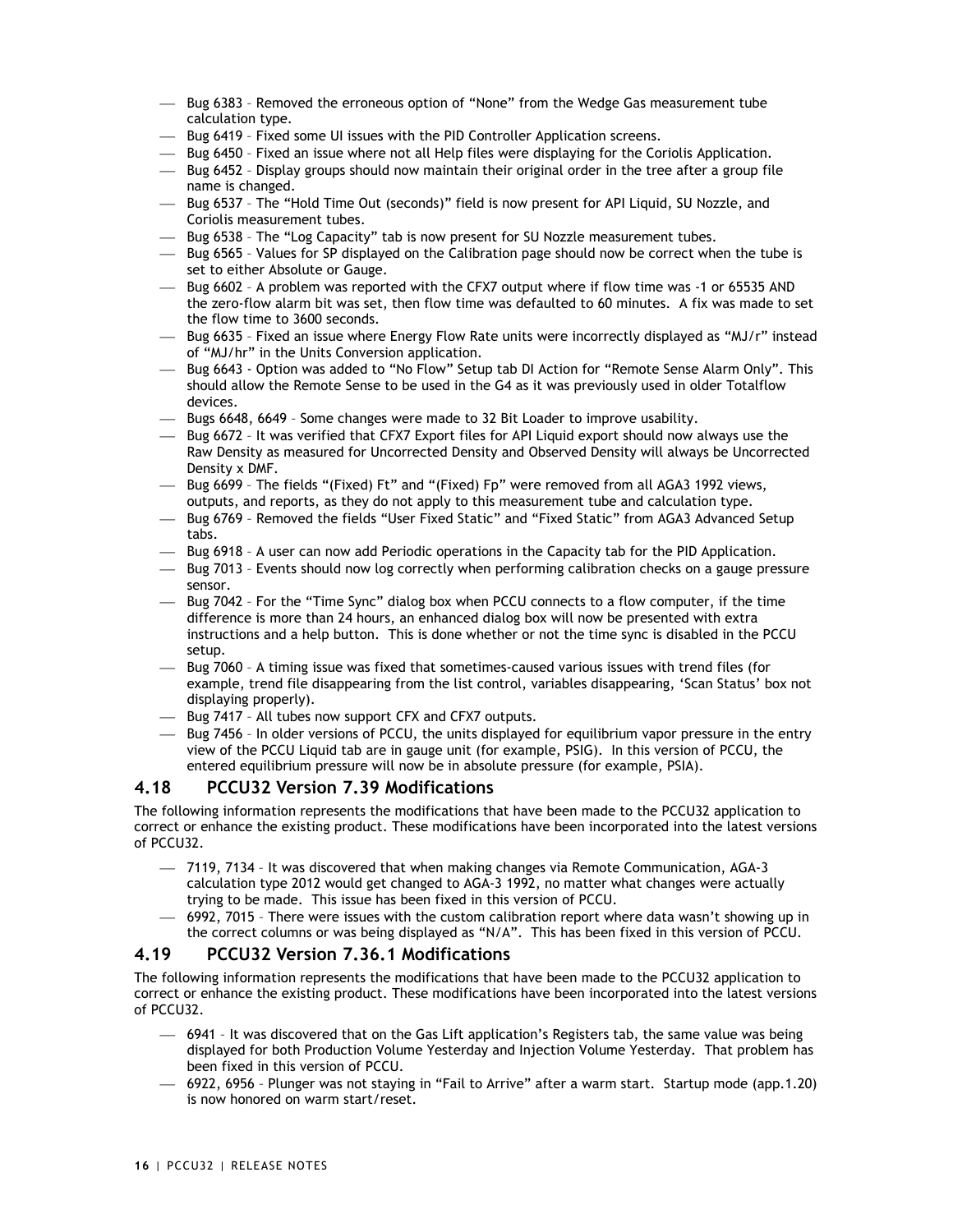# **4.20 PCCU32 Version 7.36 Modifications**

The following information represents the modifications that have been made to the PCCU32 application to correct or enhance the existing product. These modifications have been incorporated into the latest versions of PCCU32.

- 1905 Fixed an issue where some reports were missing some alarm data.
- 3430 Fixed an issue in the NGC Last Day and Last Hour Laptop Reports where un-normalized values for all components were not being reported correctly.
- 4321 An issue was fixed where the alarms table did not automatically refresh when changing entry screens and going back into the Alarm Definition tab without a re-read.
- 4489 Made a change on various screens to show the actual values (if ones exist) in the window that appears when you want to change a setting or bias, where previously it would always show '0'. (RTD bias, SP, DP, temperature, pulse input, K-Factor, flow period, and range and bias for AIs)
- $-4902$  Added the Request Blocks tab to the Communications section for G4 Therms Master.
- $-$  5660 Tool tip data has been added when hovering over items on the PID Control application screen.
- $-$  5678 After performing calibration and upon generating a calibration report, the Tap type was not being displayed correctly per its actual configuration.
- 5749 Added some error checking in the Trend system for when a user enters a negative number for an App/Array/Register value.
- 5751 Removed "LEVELMASTER" from the 'Device Type' list in Device ID windows.
- 5770 Fixed an issue where user passwords were not able to be changed for RBAC.
- 5900 It was reported that the message "A2D failure Hold" would appear while a calibration was being performed, even though the tube was in hold. This has been fixed. Run a cal.
- 5959 Fixed an issue where the units of Today's Energy, Yesterday's Energy, and Energy Rate were different in the Current Value tab than the units in the GUI.
- 6054 A problem was fixed where changing a value in the Flow Measurement Setup tabs did not prompt you to send the changes when you tried to change tabs.
- 6079 It was reported that if a user tried to set the time to 00:59:55, after hitting 'Send' the time would incorrectly set to 12:59:55.
- 6094 A change was made to allow users to press the Enter key to move to the next entry field when entering calibration concentrations on the Calibration Setup screen.
- $-$  6096 The "Monthly Data" tab is now named properly in the Historical Data section of the Calibration screen (was previously named "Tabular Data").
- $-$  6128 It was reported that when calibrating, the Check screen always defaulted to DP. A change was made so that the Check screen now shows the proper selection.
- $-6129$  It was reported that when adding a new display item to a group, instead of coming back to the new item under the group, the software stops at the entry screen, causing the user to have to expand the display then the group where the item was added to click on the Spare to fill in the information. A change was made to make the software come back automatically to the newly added display item.
- 6218 A fix was made to properly align columns in the .txt reports.
- $-6258$  Fixed an issue where an error was reported when trying to send a value greater than 1 to the Wedge h/D ratio parameter.
- 6309 Fixed an issue where after sending a changed protocol value, focus was then going to the tree root instead of remaining on the Setup screen.
- 6587 Added support for the UD100 USB adapter in the Bluetooth search.
- 6600 A problem was reported where the multi-select feature was not working for selecting multiple meter ids from the grid, though it had worked in previous versions of PCCU. This has been fixed.

## **4.21 PCCU32 Version 7.33.4 Modifications**

The following information represents the modifications that have been made to the PCCU32 application to correct or enhance the existing product. These modifications have been incorporated into the latest versions of PCCU32.

 Bug 5427 – A bug had been reported where PCCU would not run on random computers, showing an error with the WS2\_32.dll. This issue has been fixed.

## **4.22 PCCU32 Version 7.33.3 Modifications**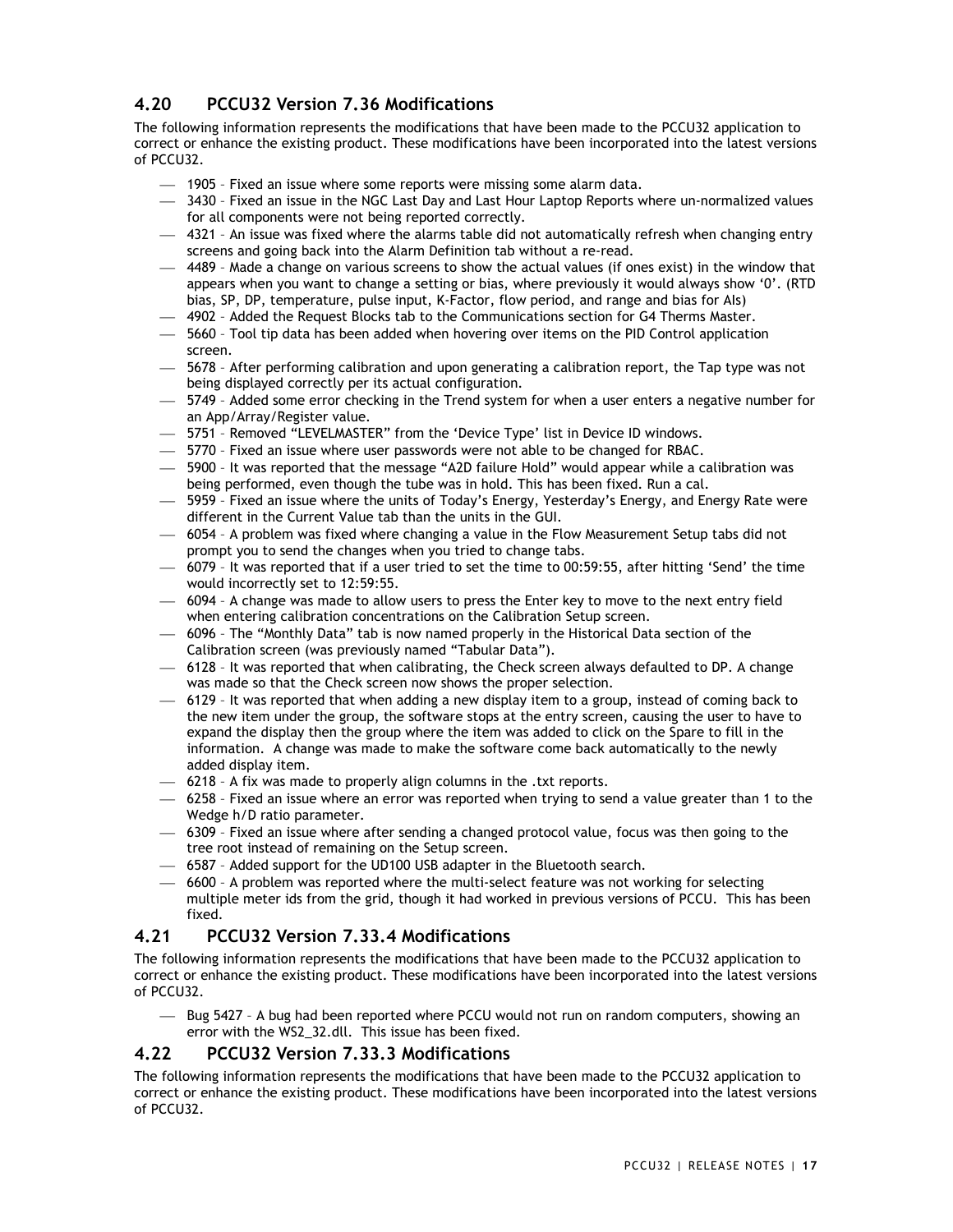Bug 6580 – A problem was reported with PCCU where NGC collects fail on some wide area networks due to packet size. PCCU local collect defaults to 32K packet size and does not allow user to select a smaller packet size. This has been fixed.

## **4.23 PCCU32 Version 7.33.2 Modifications**

The following information represents the modifications that have been made to the PCCU32 application to correct or enhance the existing product. These modifications have been incorporated into the latest versions of PCCU32.

 $-$  Bug 6548 - It was discovered that changes made to the profile did not propagate through to the G3 Flash Loader. This has been resolved in version 7.33.2.

## **4.24 PCCU32 Version 7.33.1 Modifications**

- $-$  Bug 6440 A problem was reported in PCCU 7.33 where PCCU would crash while trying to configure a meter while using Remote Communications. This has been fixed in version 7.33.1.
- $-$  Bug 6462 A problem was discovered in PCCU 7.33 where the progress bar updates sometimes posed a problem, closing the current window and causing PCCU to crash. This has been resolved in 7.33.1.